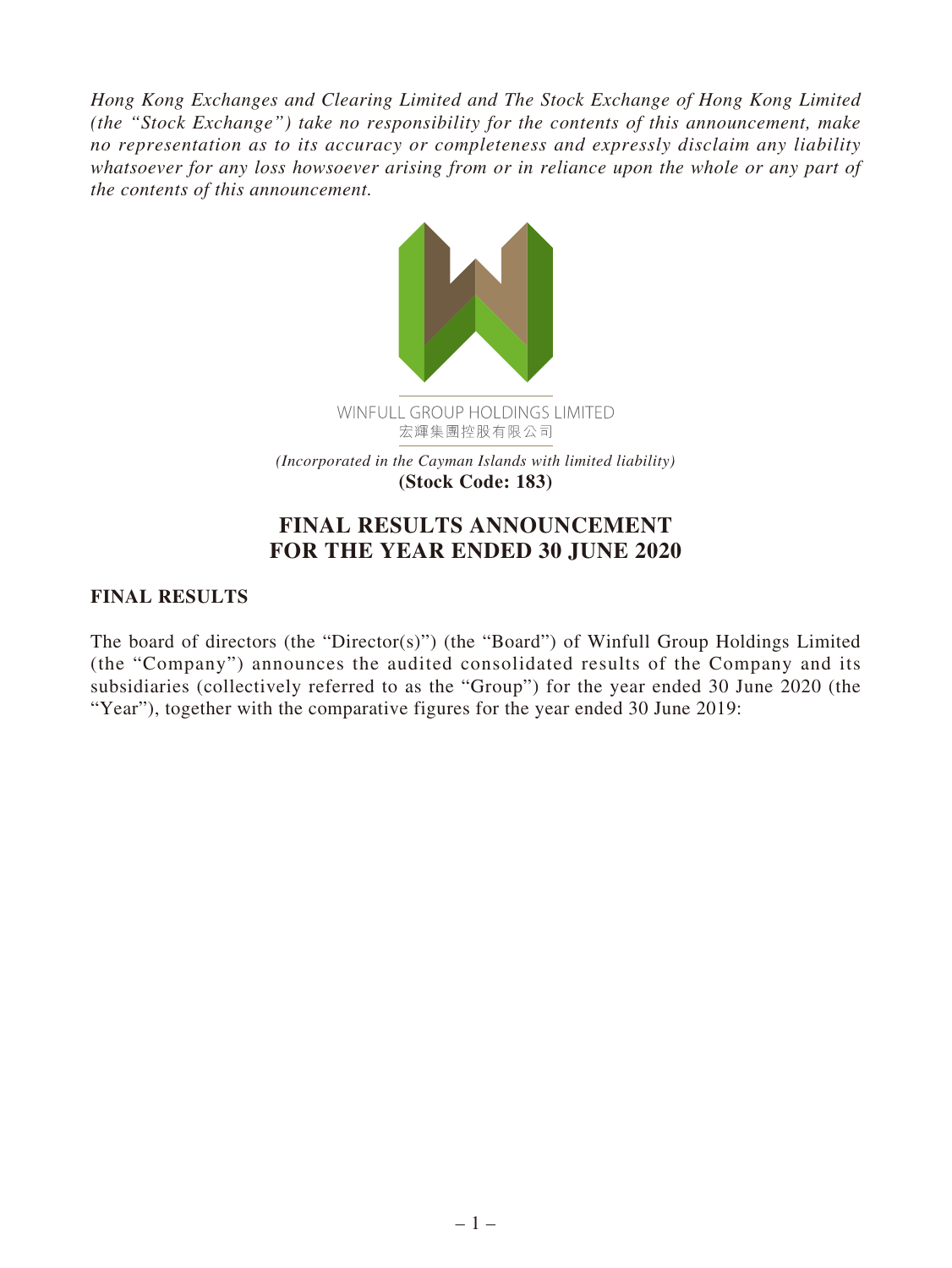# **CONSOLIDATED INCOME STATEMENT**

*For the year ended 30 June 2020*

|                                                                                                           | <b>Notes</b>   | 2020<br><b>HK\$'000</b> | 2019<br>HK\$'000 |
|-----------------------------------------------------------------------------------------------------------|----------------|-------------------------|------------------|
|                                                                                                           |                |                         |                  |
| Revenue                                                                                                   | $\overline{4}$ | 33,730                  | 42,944           |
| Cost of sales                                                                                             |                | (7,045)                 | (16,008)         |
| <b>Gross profit</b>                                                                                       |                | 26,685                  | 26,936           |
| Other income                                                                                              | 5              | 36,446                  | 22,840           |
| Administrative expenses and other operating expenses                                                      |                | (25, 942)               | (31,650)         |
| Fair value (loss)/gain of investment properties                                                           |                | (91, 085)               | 18,968           |
| Fair value (loss)/gain of debt instruments at FVTPL<br>Fair value (loss)/gain of financial instruments at | 10             | (2,278)                 | 587              |
| <b>FVTPL</b>                                                                                              | 10             | (33, 642)               | 4,083            |
| Loss on disposal of debt instruments at FVOCI                                                             |                | (460)                   | (3,870)          |
| Impairment on properties held for trading                                                                 |                | (60, 315)               |                  |
| Gain on disposal of subsidiaries                                                                          |                |                         | 9,055            |
| Finance costs                                                                                             |                | (3,759)                 | (2,787)          |
| (Loss)/Profit before income tax                                                                           | 6              | (154, 350)              | 44,162           |
| Income tax expense                                                                                        | $\tau$         | (1, 416)                | (1,062)          |
| (Loss)/Profit for the year                                                                                |                | (155,766)               | 43,100           |
| (Loss)/Profit for the year attributable to:                                                               |                |                         |                  |
| Owners of the Company                                                                                     |                | (153, 375)              | 42,997           |
| Non-controlling interests                                                                                 |                | (2, 391)                | 103              |
|                                                                                                           |                | (155,766)               | 43,100           |
| (Loss)/Earnings per share                                                                                 | 9              |                         |                  |
| - Basic                                                                                                   |                | (HK2.76 cents)          | HK0.77 cent      |
| - Diluted                                                                                                 |                | (HK2.75 cents)          | HK0.77 cent      |
|                                                                                                           |                |                         |                  |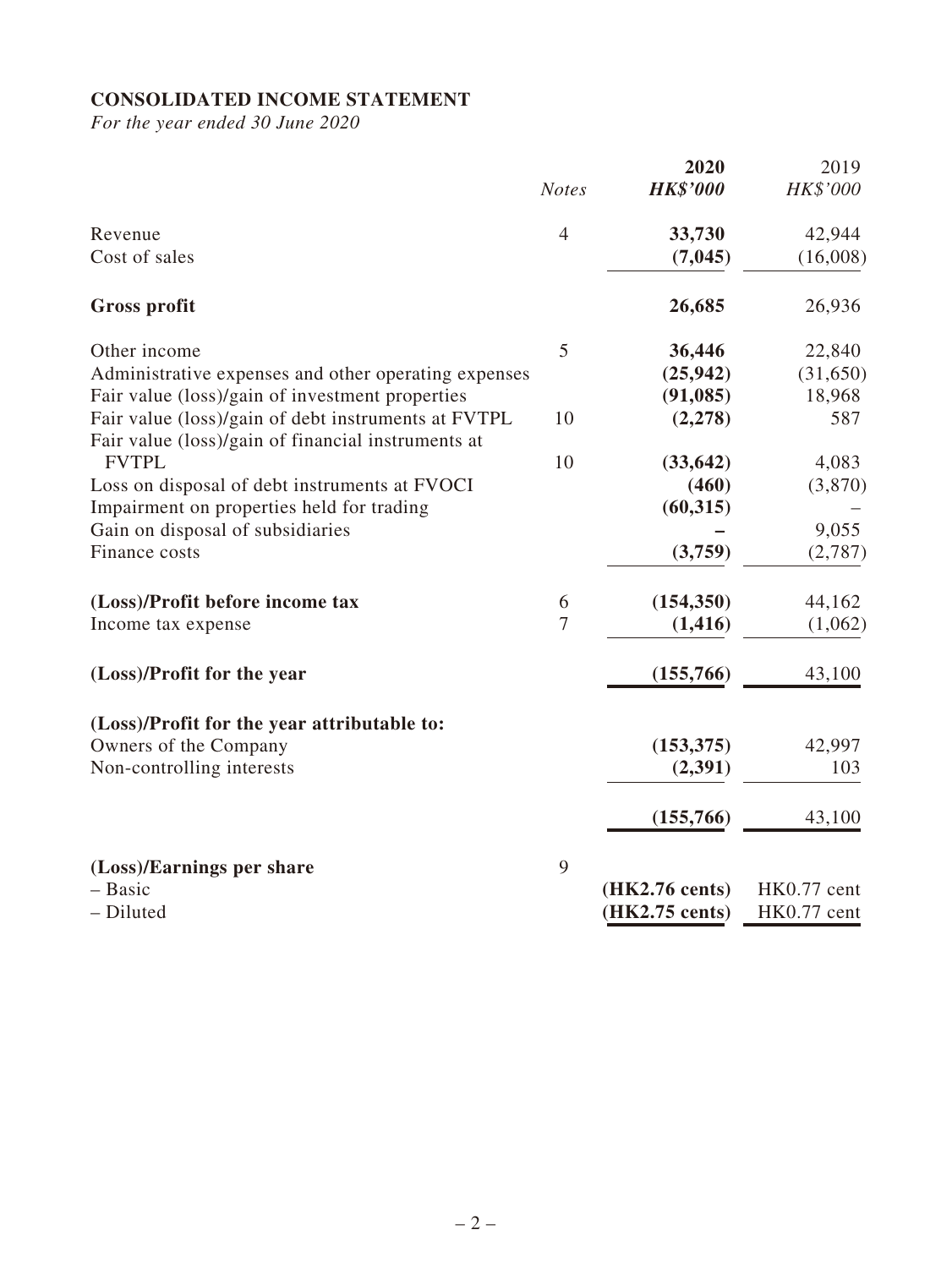# **CONSOLIDATED STATEMENT OF COMPREHENSIVE INCOME**

*For the year ended 30 June 2020*

|                                                                                                                                                          | <b>Notes</b> | 2020<br><b>HK\$'000</b> | 2019<br>HK\$'000 |
|----------------------------------------------------------------------------------------------------------------------------------------------------------|--------------|-------------------------|------------------|
| (Loss)/Profit for the year                                                                                                                               |              | (155,766)               | 43,100           |
| Other comprehensive income for the year<br>Item that will not be reclassified to profit or loss:<br>Changes in fair value of equity instruments at FVOCI | 10           | (3, 382)                | (895)            |
| Items that may be reclassified subsequently to<br>profit or loss:                                                                                        |              |                         |                  |
| Changes in fair value of debt instruments at FVOCI<br>Release of FVOCI reserve upon disposal of debt                                                     | 10           | 702                     | 2,055            |
| instruments at FVOCI                                                                                                                                     |              | 536                     | 4,167            |
| Exchange differences arising on translation of<br>foreign operations                                                                                     |              | (475)                   | 2,667            |
| Other comprehensive income for the year,<br>net of tax                                                                                                   |              | (2,619)                 | 7,994            |
| Total comprehensive income for the year                                                                                                                  |              | (158, 385)              | 51,094           |
| Total comprehensive income for the year<br>attributable to:                                                                                              |              |                         |                  |
| Owners of the Company                                                                                                                                    |              | (155, 994)              | 50,991           |
| Non-controlling interests                                                                                                                                |              | (2,391)                 | 103              |
|                                                                                                                                                          |              | (158, 385)              | 51,094           |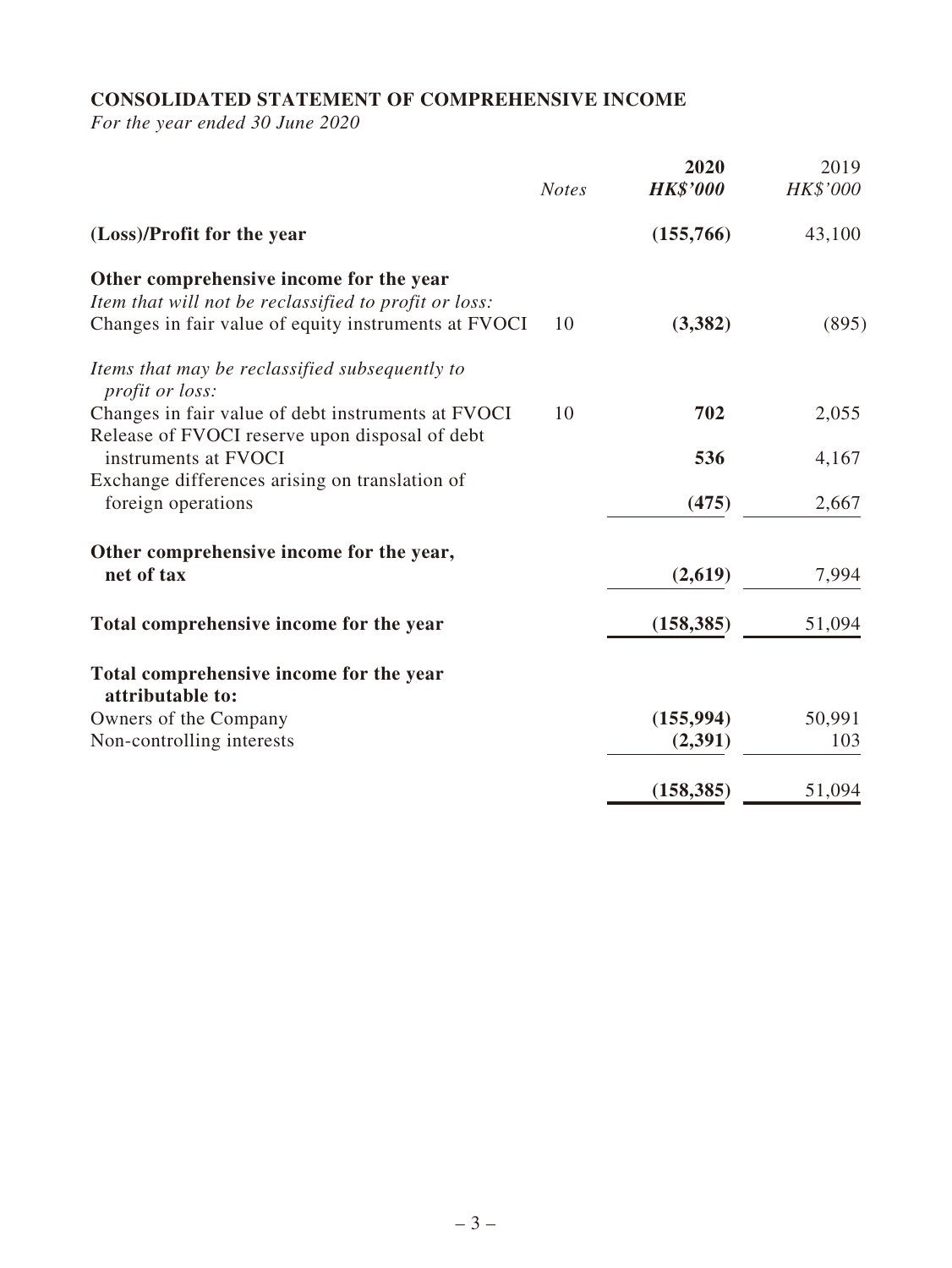# **CONSOLIDATED STATEMENT OF FINANCIAL POSITION**

*As at 30 June 2020*

|                                                                 |              | 2020            | 2019           |
|-----------------------------------------------------------------|--------------|-----------------|----------------|
|                                                                 | <b>Notes</b> | <b>HK\$'000</b> | HK\$'000       |
| <b>ASSETS AND LIABILITIES</b>                                   |              |                 |                |
| <b>Non-current assets</b>                                       |              |                 |                |
| Property, plant and equipment                                   |              | 97,346          | 97,230         |
| Investment properties                                           |              | 964,449         | 1,006,668      |
| Equity instruments at FVOCI                                     | 10           | 32,665          | 9,145          |
| Financial instruments at FVTPL                                  | 10           | 328,559         | 288,267        |
| Debt instruments at FVOCI                                       | 10           | 70,593          | 71,194         |
| Debt instruments at FVTPL                                       | 10           | 19,370          |                |
| Debt instrument at amortised cost                               | 10           | 4,768           |                |
| Loan receivables                                                |              | 13,626          | 11,922         |
| Deposits for acquisition of property, plant and                 |              |                 |                |
| equipment                                                       |              |                 | 3,572          |
| Deposits for acquisition of investment properties               |              |                 | 3,482          |
| Deposits for acquisition of equity instruments                  |              |                 | 20,399         |
|                                                                 |              | 1,531,376       | 1,511,879      |
|                                                                 |              |                 |                |
| <b>Current assets</b>                                           |              |                 |                |
| Properties held for trading                                     |              | 64,740          | 160,939        |
| Properties under development<br>Trade receivables               | 11           | 24,420          | 15,406         |
|                                                                 |              | 1,306<br>9,281  | 1,579<br>8,337 |
| Prepayments, deposits and other receivables<br>Loan receivables |              | 64,364          |                |
| Debt instruments at FVTPL                                       | 10           |                 | 31,888         |
| Cash and bank balances                                          |              | 11,482          | 15,680         |
|                                                                 |              | 132,957         | 314,412        |
| Pledged bank deposits                                           |              | 225,286         | 126,729        |
|                                                                 |              | 533,836         | 674,970        |
| <b>Current liabilities</b>                                      |              |                 |                |
| Accrued expenses, other payables and deposits                   |              |                 |                |
| received                                                        |              | 10,246          | 10,095         |
| Borrowings                                                      |              | 195,270         | 156,658        |
| Amounts due to non-controlling shareholders                     |              | 17,795          | 17,869         |
| Provision for income tax                                        |              | 26,070          | 25,136         |
|                                                                 |              | 249,381         | 209,758        |
| <b>Net current assets</b>                                       |              | 284,455         | 465,212        |
| <b>Total assets less current liabilities</b>                    |              | 1,815,831       | 1,977,091      |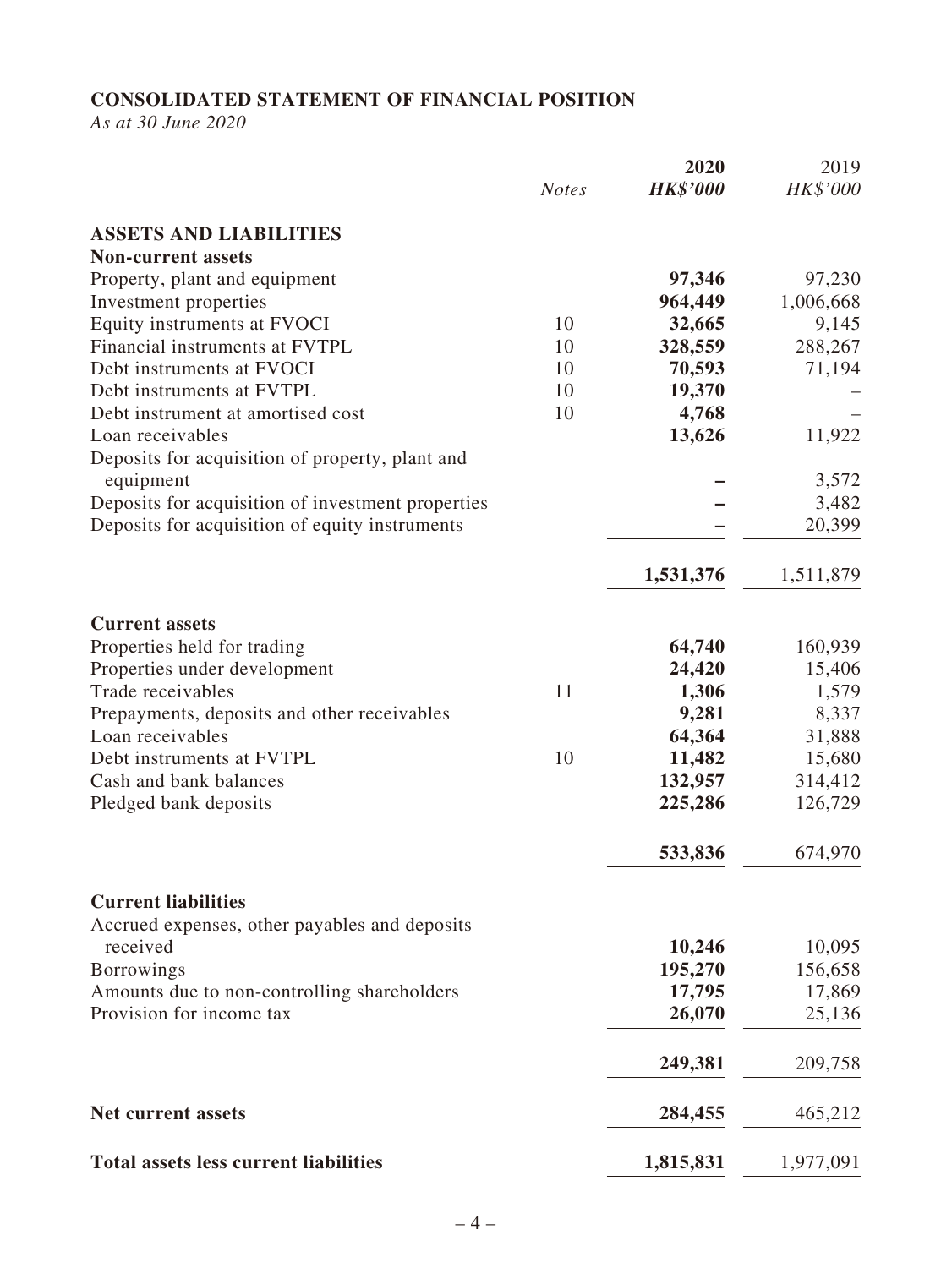|                                                     |              | 2020            | 2019      |
|-----------------------------------------------------|--------------|-----------------|-----------|
|                                                     | <b>Notes</b> | <b>HK\$'000</b> | HK\$'000  |
| <b>Non-current liabilities</b>                      |              |                 |           |
| <b>Borrowings</b>                                   |              | 13,349          | 16,687    |
| Deferred tax liabilities                            |              | 9,998           | 9,998     |
|                                                     |              | 23,347          | 26,685    |
| <b>Net assets</b>                                   |              | 1,792,484       | 1,950,406 |
| <b>EQUITY</b>                                       |              |                 |           |
| Share capital                                       |              | 55,481          | 55,481    |
| Reserves                                            |              | 1,740,279       | 1,895,810 |
| <b>Equity attributable to owners of the Company</b> |              | 1,795,760       | 1,951,291 |
| <b>Non-controlling interests</b>                    |              | (3,276)         | (885)     |
| <b>Total equity</b>                                 |              | 1,792,484       | 1,950,406 |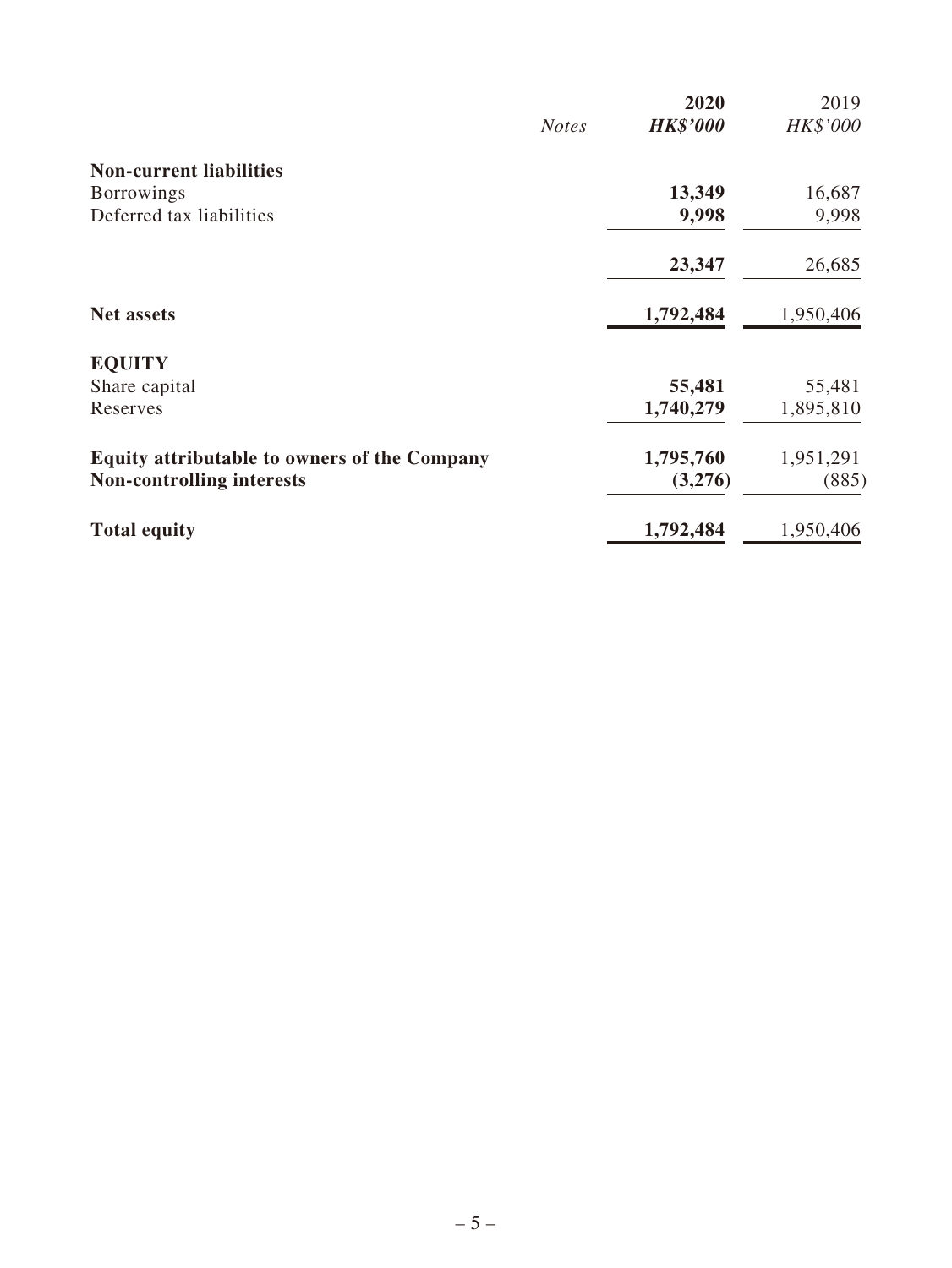# **CONSOLIDATED STATEMENT OF CHANGES IN EQUITY**

*For the year ended 30 June 2020*

|                                                | Equity attributable to owners of the Company |           |                          |             |              |          |          |            |           |             |           |
|------------------------------------------------|----------------------------------------------|-----------|--------------------------|-------------|--------------|----------|----------|------------|-----------|-------------|-----------|
|                                                |                                              |           |                          | Share-based |              |          | Proposed |            |           | Non-        |           |
|                                                | Share                                        | Share     | Translation              | payment     | <b>FVOCI</b> | Other    | final    | Retained   |           | controlling | Total     |
|                                                | capital                                      | premium   | reserve                  | reserve     | reserve      | reserve  | dividend | profits    | Total     | interests   | equity    |
|                                                | HK\$'000                                     | HK\$'000  | HK\$'000                 | HK\$'000    | HK\$'000     | HK\$'000 | HK\$'000 | $HK\$ '000 | HK\$'000  | HK\$'000    | HK\$'000  |
| At 1 July 2018                                 | 55,481                                       | 1,568,267 | 50                       | 8,728       | (4,277)      | 1,380    | 10,000   | 267,710    | 1,907,339 | (988)       | 1,906,351 |
| 2018 final dividend paid (note 8)              |                                              |           |                          |             |              |          | (10,000) | J.         | (10,000)  |             | (10,000)  |
| Equity-settled share-based payments            |                                              |           |                          | 2,961       |              |          |          | ÷          | 2,961     |             | 2,961     |
| Lapse of share options                         |                                              |           | $\overline{\phantom{a}}$ | (444)       |              |          |          | 444        |           |             |           |
| <b>Transactions with owners</b>                |                                              |           | $\overline{a}$           | 2,517       |              |          | (10,000) | 444        | (7,039)   |             | (7, 039)  |
| Profit for the year                            |                                              |           |                          |             |              |          |          | 42,997     | 42,997    | 103         | 43,100    |
| Other comprehensive income:                    |                                              |           |                          |             |              |          |          |            |           |             |           |
| Changes in fair value of equity instruments at |                                              |           |                          |             |              |          |          |            |           |             |           |
| FVOCI (note 10)                                |                                              |           |                          |             | (895)        |          |          |            | (895)     |             | (895)     |
| Changes in fair value of debts instruments at  |                                              |           |                          |             |              |          |          |            |           |             |           |
| FVOCI (note 10)                                |                                              |           |                          |             | 2,055        |          |          |            | 2,055     |             | 2,055     |
| Release of FVOCI reserve upon disposals of     |                                              |           |                          |             |              |          |          |            |           |             |           |
| debts instruments at FVOCI                     |                                              |           |                          |             | 4,167        |          |          |            | 4,167     |             | 4,167     |
| Release of FVOCI reserve upon disposals of     |                                              |           |                          |             |              |          |          |            |           |             |           |
| equity instruments at FVOCI                    |                                              |           |                          |             | (876)        |          |          | 876        |           |             |           |
| Exchange differences arising on translation of |                                              |           |                          |             |              |          |          |            |           |             |           |
| foreign operations                             |                                              |           | 2,667                    |             |              |          |          |            | 2,667     |             | 2,667     |
| Total comprehensive income for the year        |                                              |           | 2,667                    |             | 4,451        |          |          | 43,873     | 50,991    | 103         | 51,094    |
| At 30 June 2019                                | 55,481                                       | 1,568,267 | 2,717                    | 11,245      | 174          | 1,380    |          | 312,027    | 1,951,291 | (885)       | 1,950,406 |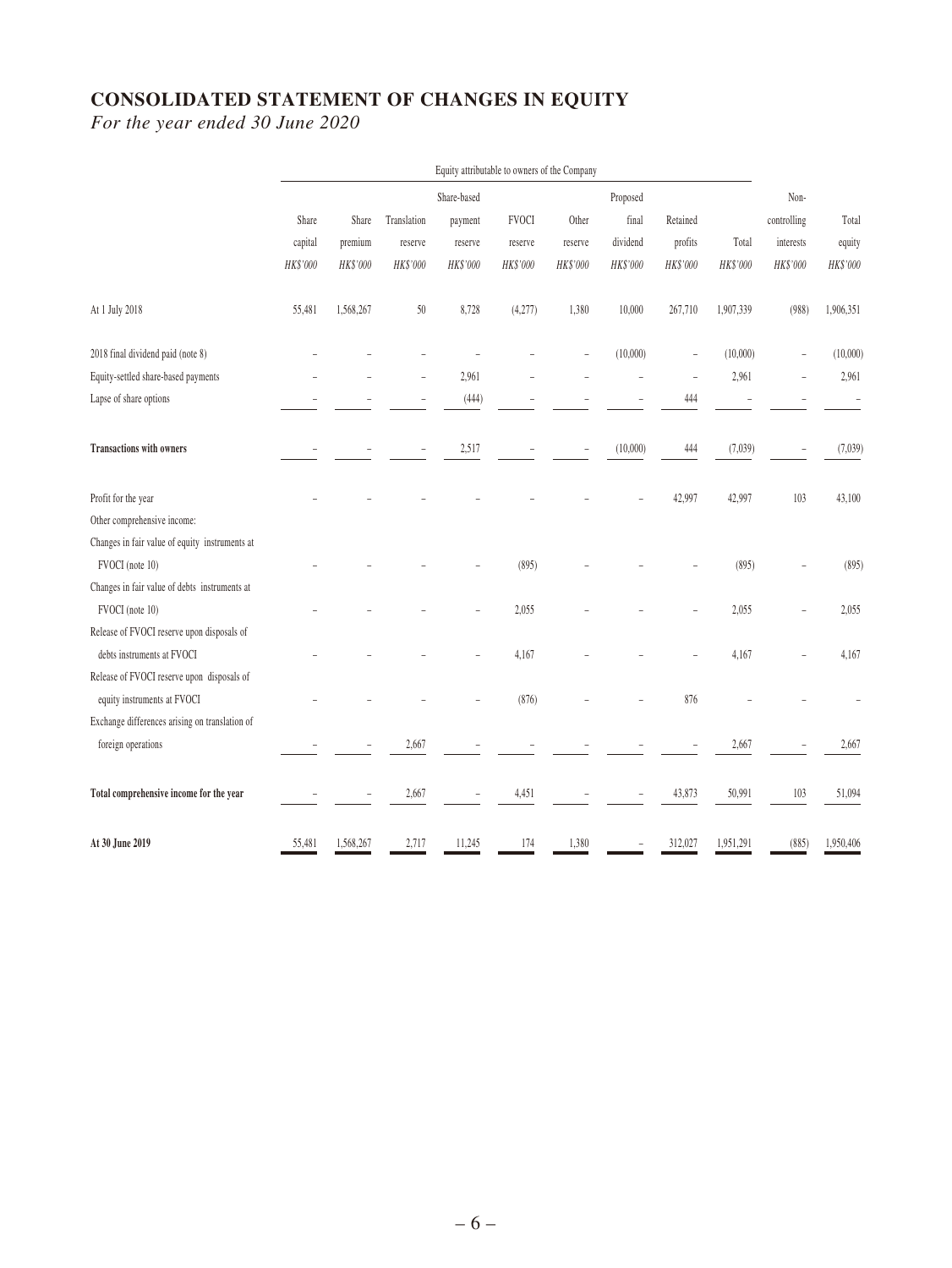|                                                | Equity attributable to owners of the Company |           |                   |                 |                 |                 |                 |                 |                 |             |                 |
|------------------------------------------------|----------------------------------------------|-----------|-------------------|-----------------|-----------------|-----------------|-----------------|-----------------|-----------------|-------------|-----------------|
|                                                |                                              |           |                   | Share-          |                 |                 |                 |                 |                 |             |                 |
|                                                |                                              |           |                   | based           |                 |                 | Proposed        |                 |                 | Non-        |                 |
|                                                | Share                                        |           | Share Translation | payment         | <b>FVOCI</b>    | Other           | final           | Retained        |                 | controlling | Total           |
|                                                | capital                                      | premium   | reserve           | reserve         | reserve         | reserve         | dividend        | profits         | Total           | interests   | equity          |
|                                                | <b>HK\$'000</b>                              | HK\$'000  | <b>HK\$'000</b>   | <b>HK\$'000</b> | <b>HK\$'000</b> | <b>HK\$'000</b> | <b>HK\$'000</b> | <b>HK\$'000</b> | <b>HK\$'000</b> | HK\$'000    | <b>HK\$'000</b> |
| At 1 July 2019                                 | 55,481                                       | 1,568,267 | 2,717             | 11,245          | 174             | 1,380           |                 | 312,027         | 1,951,291       | (885)       | 1,950,406       |
| Equity-settled share-based payments            |                                              |           |                   | 463             |                 |                 |                 |                 | 463             |             | 463             |
| <b>Transactions with owners</b>                |                                              |           |                   | 463             |                 |                 |                 |                 | 463             |             | 463             |
| Loss for the year                              |                                              |           |                   |                 |                 |                 |                 | (153, 375)      | (153, 375)      | (2, 391)    | (155,766)       |
| Other comprehensive income:                    |                                              |           |                   |                 |                 |                 |                 |                 |                 |             |                 |
| Changes in fair value of equity instruments at |                                              |           |                   |                 |                 |                 |                 |                 |                 |             |                 |
| FVOCI (note 10)                                |                                              |           |                   |                 | (3, 382)        |                 |                 |                 | (3, 382)        |             | (3, 382)        |
| Changes in fair value of debts instruments at  |                                              |           |                   |                 |                 |                 |                 |                 |                 |             |                 |
| FVOCI (note 10)                                |                                              |           |                   |                 | 702             |                 |                 |                 | 702             |             | 702             |
| Release of FVOCI reserve upon disposals of     |                                              |           |                   |                 |                 |                 |                 |                 |                 |             |                 |
| debts instruments at FVOCI                     |                                              |           |                   |                 | 536             |                 |                 |                 | 536             |             | 536             |
| Release of FVOCI reserve upon disposals of     |                                              |           |                   |                 |                 |                 |                 |                 |                 |             |                 |
| equity instruments at FVOCI                    |                                              |           |                   |                 | (311)           |                 |                 | 311             |                 |             |                 |
| Exchange differences arising on translation of |                                              |           |                   |                 |                 |                 |                 |                 |                 |             |                 |
| foreign operations                             |                                              |           | (475)             |                 |                 |                 |                 |                 | (475)           |             | (475)           |
| Total comprehensive income for the year        |                                              |           | (475)             |                 | (2, 455)        |                 |                 | (153,064)       | (155, 994)      | (2, 391)    | (158, 385)      |
| At 30 June 2020                                | 55,481                                       | 1,568,267 | 2,242             | 11,708          | (2, 281)        | 1,380           |                 | 158,963         | 1,795,760       | (3,276)     | 1,792,484       |

Other reserve represents the difference between the proportionate share of the carrying amount of its subsidiaries' net liabilities, assignment of debt amount and the consideration received for the disposal of a certain interests in subsidiaries that does not result in loss of control.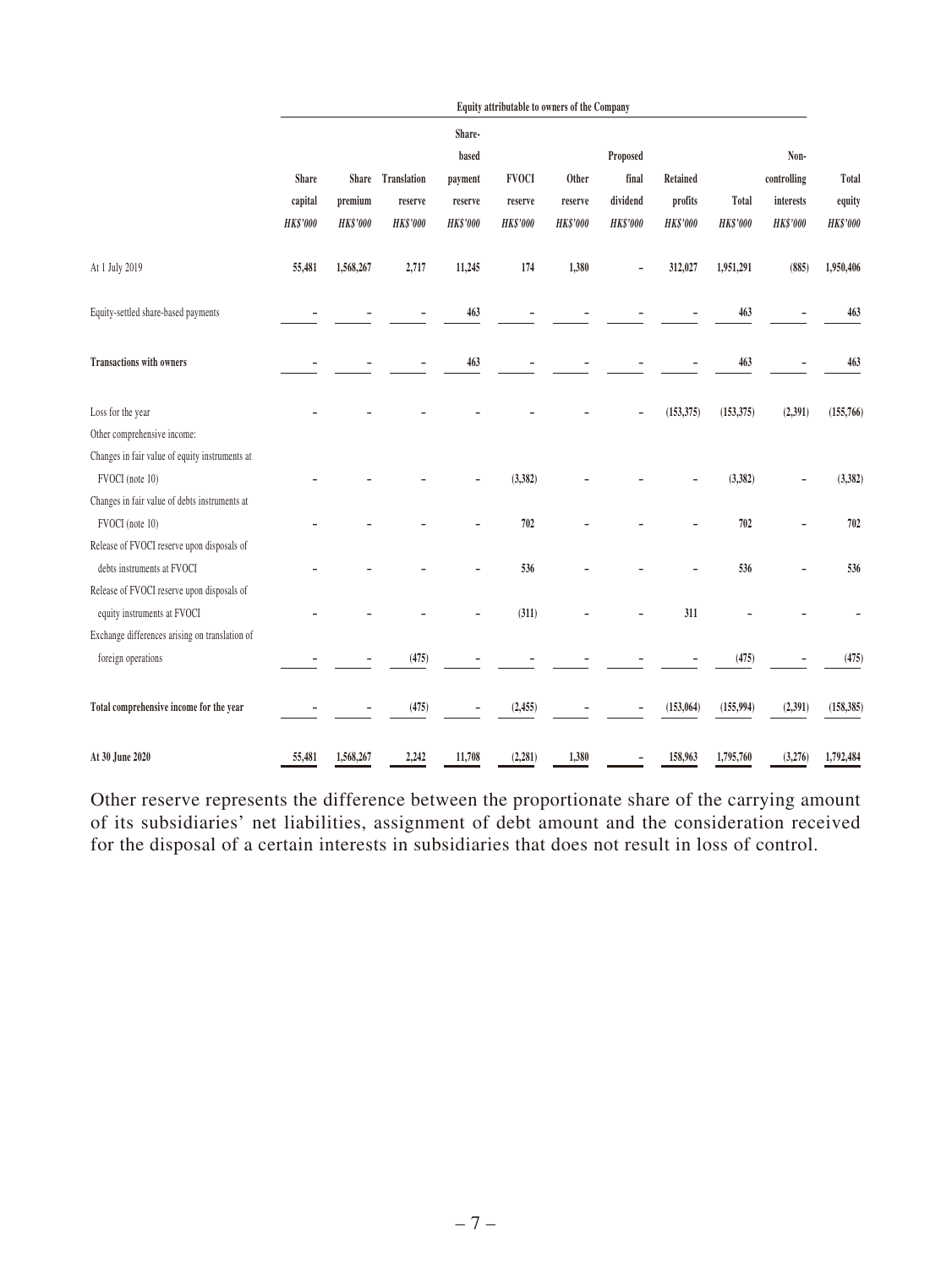#### **NOTES TO THE FINANCIAL STATEMENTS**

*For the year ended 30 June 2020*

#### **1. GENERAL INFORMATION**

Winfull Group Holdings Limited (the "Company") is an exempted company with limited liability under the Companies Law (2001 Second Revision) of the Cayman Islands. The address of its registered office is Cricket Square, Hutchins Drive, P.O. Box 2681, Grand Cayman KY1-1111, Cayman Islands and its principal place of business is Unit A, 6/F, 9 Queen's Road Central, Hong Kong. The Company's issued shares have been listed on the Main Board of The Stock Exchange of Hong Kong Limited (the "Stock Exchange") since 2 December 2010.

The principal activity of the Company is investment holding. During the year, the Group was principally engaged in the investment, trading and development of property and securities investment and trading. There were no significant changes in the Group's operation during the year.

The consolidated financial statements have been prepared in accordance with Hong Kong Financial Reporting Standards ("HKFRSs") which collective term includes all applicable individual Hong Kong Financial Reporting Standards, Hong Kong Accounting Standards ("HKASs") and Interpretations issued by the Hong Kong Institute of Certified Public Accountants (the "HKICPA"). The consolidated financial statements also include the applicable disclosure requirements of the Hong Kong Companies Ordinance and the Rules Governing the Listing of Securities on the Stock Exchange (the "Listing Rules").

The consolidated financial statements are presented in Hong Kong Dollars ("HK\$"), which is also the functional currency of the Company and all values are rounded to the nearest thousand ("HK\$'000") unless otherwise stated.

#### **2. ADOPTION OF NEW AND AMENDED HKFRSs**

#### **2.1 Adoption of new and amended HKFRSs – effective 1 July 2019**

In the current year, the Group has applied for the first time the following new standards, amendments and interpretations issued by the HKICPA, which are relevant to and effective for the Group's financial statements for the annual period beginning on 1 July 2019:

| HKFRS 16               | Leases                                               |
|------------------------|------------------------------------------------------|
| HK(IFRIC)-Int 23       | Uncertainty over Income Tax Treatments               |
| Annual Improvements to | Amendments to HKFRS 3, Business Combinations, HKFRS  |
| HKFRSs 2015-2017 Cycle | 11, Joint Arrangements, HKAS 12, Income Taxes and    |
|                        | HKAS 23, Borrowing Costs                             |
| Amendments to HKAS 19  | Plan Amendment, Curtailment or Settlement            |
| Amendments to HKFRS 9  | Prepayment Features with Negative Compensation       |
| Amendments to HKFRS 28 | Long-term Interests in Associates and Joint Ventures |
|                        |                                                      |

The adoption of these new and amended HKFRSs does not have significant impact on the Group's results and financial position for the current and prior periods have been prepared or presented.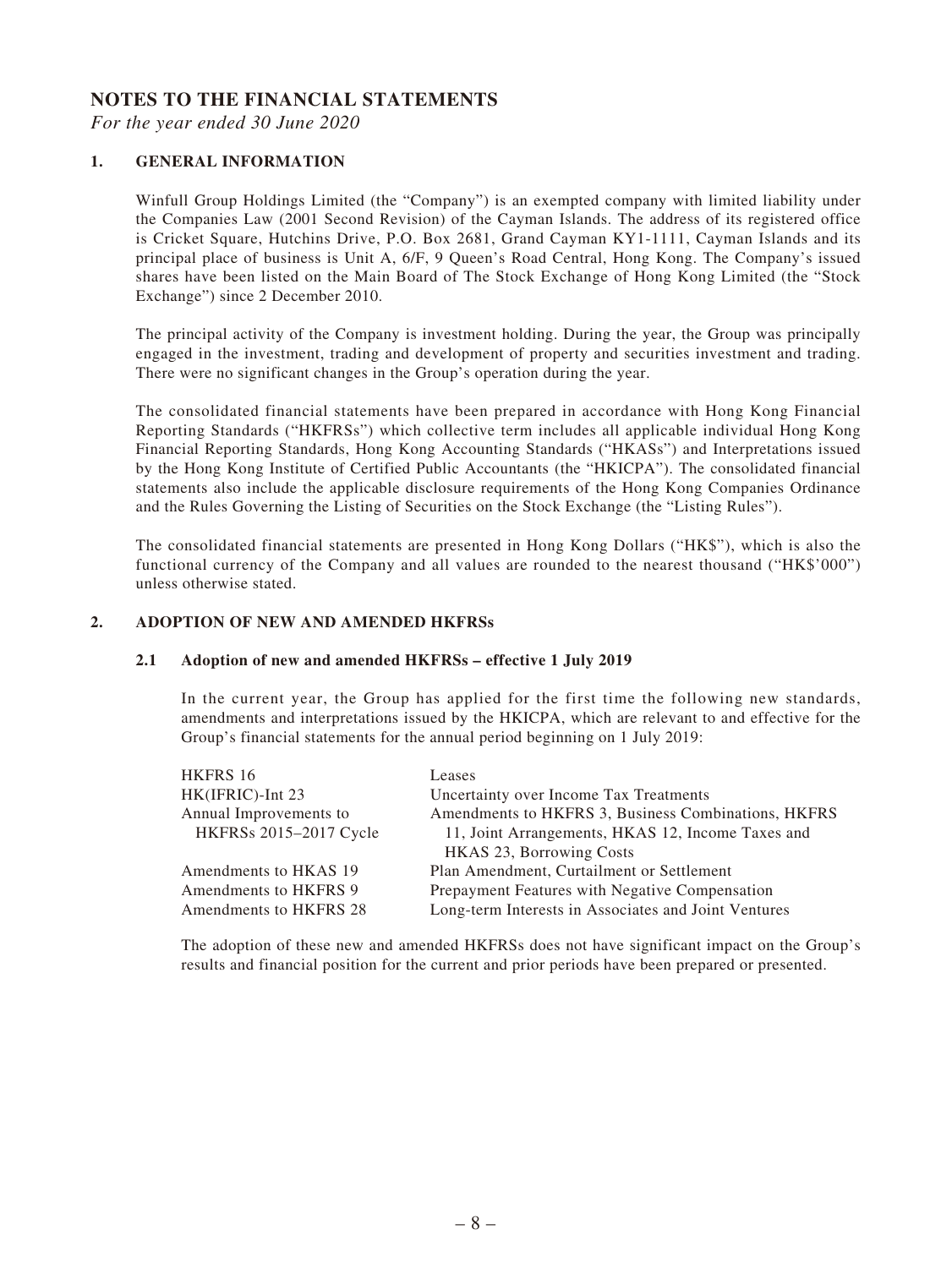#### *HKFRS 16 Leases ("HKFRS 16")*

HKFRS 16 replaces HKAS 17 Leases ("HKAS 17") and the related interpretations, HK(IFRIC)-4 Determining whether an Arrangement contains a Lease, HK(SIC)-15 Operating Leases – Incentives, and HK(SIC)-27 Evaluating the Substance of Transactions Involving the Legal Form of a Lease. It introduces a single accounting model for lessees, which requires a lessee to recognise a right-ofuse asset and a lease liability for all leases, except for leases that have a lease term of 12 months or less ("short-term leases") and leases of low-value assets. The lessor accounting requirements are brought forward from HKAS 17 substantially unchanged.

HKFRS 16 also introduces additional qualitative and quantitative disclosure requirements which aim to enable users of the financial statements to assess the effect that leases have on the financial position, financial performance and cash flows of an entity.

Given the Group does not have any material lease arrangements as a lessee (except for the leasehold properties which the Group is a registered owner of the ownership interests), the Group considers that there is no significant financial impact on the Group's results (including segment results), financial position and cash flows.

Further details of the nature and effect of the changes to previous accounting policies of the Group upon the adoption of HKFRS 16 are set out below:

#### *a. New definition of a lease*

The change in the definition of a lease mainly relates to the concept of control. HKFRS 16 defines a lease on the basis of whether a customer controls the use of an identified asset for a period of time, which may be determined by a defined amount of use. Control is conveyed where the customer has both the right to direct the use of the identified asset and to obtain substantially all of the economic benefits from that use. The change in the definition of a lease does not have any material impact on the Group's lease arrangements.

#### *b. Leasehold investment property*

Under HKFRS 16, the Group is required to account for all leasehold properties as investment properties when these properties are held to earn rental income and/or for capital appreciation ("leasehold investment properties"). The adoption of HKFRS 16 does not have a significant impact on the Group's consolidated financial statements as the Group previously elected to apply HKAS 40 Investment Properties, to account for all of its leasehold properties that were held for investment purposes as at 30 June 2019. Consequentially, these leasehold investment properties continue to be carried at fair value.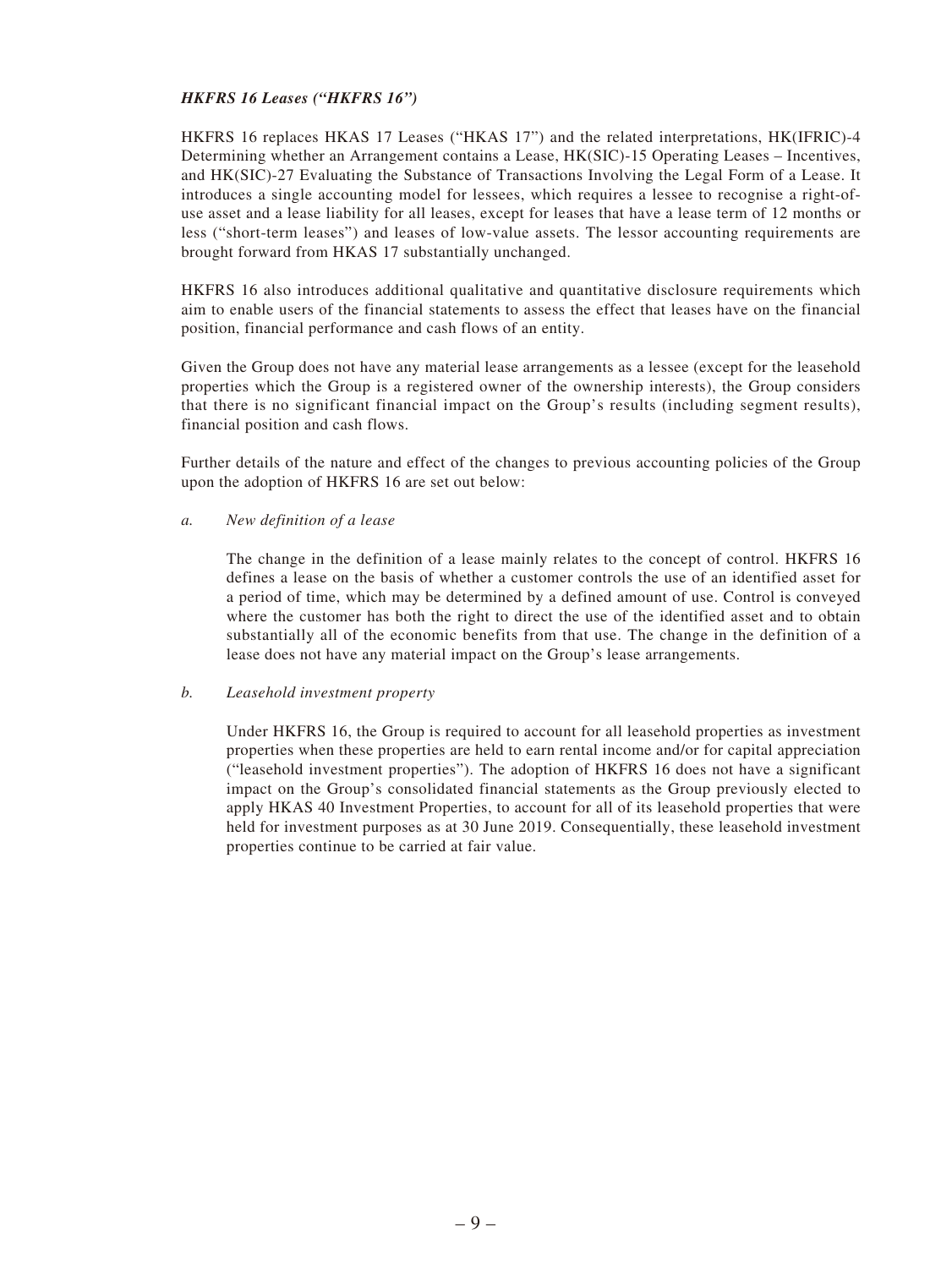#### **2.2 New and amended HKFRSs that have been issued but are not yet effective**

At the date of authorisation of these financial statements, certain new and amended HKFRSs have been published but are not yet effective, and have not been adopted early by the Group. The directors of the Company anticipate that all of the pronouncements will be adopted in the Group's accounting policy for the first period beginning after the effective date of the pronouncement. Information on new and amended HKFRSs that are expected to have impact on the Group's accounting policies is provided below. Certain new and amended HKFRSs have been issued but are not expected to have a material impact of the Group's financial statements.

| Amendments to HKAS 1       | Classification of Liabilities as Current or Non-Current <sup>4</sup>                                                                 |
|----------------------------|--------------------------------------------------------------------------------------------------------------------------------------|
| Amendments to HKAS 1       | Definition of Material <sup>1</sup>                                                                                                  |
| and HKAS 8                 |                                                                                                                                      |
| Amendments to HKAS 16      | Property, Plant and Equipment: Proceeds before<br>Intended Use <sup>3</sup>                                                          |
| Amendments to HKAS 28      | Sale or Contribution of Assets between an Investor and its                                                                           |
| and HKFRS 10               | Associate or Joint Venture <sup>5</sup>                                                                                              |
| Amendments to HKAS 37      | Onerous contracts – Cost of Fulfilling a Contract <sup>3</sup>                                                                       |
| Amendments to HKAS 39,     | Interest Rate Benchmark Reform <sup>1</sup>                                                                                          |
| <b>HKFRS 7 and HKFRS 9</b> |                                                                                                                                      |
| Amendments to HKFRS 3      | Definition of a Business $1$                                                                                                         |
| Amendments to HKFRS 3      | Reference to the Conceptual Framework <sup>3</sup>                                                                                   |
| Amendments to HKFRS 16     | COVID-19 Related Rent Concession <sup>2</sup>                                                                                        |
| Annual Improvements to     | Amendment to HKFRS 1, First-time Adoption of International                                                                           |
| HKFRSs 2018-2020 Cycle     | Financial Reporting Standards, Amendment to HKFRS 9,                                                                                 |
|                            | Financial Instruments, Amendment to illustrative examples<br>accompanying HKFRS 16, Leases, Amendment to HKAS 41,<br>Agriculture $3$ |

1 Effective for annual periods beginning on or after 1 January 2020

2 Effective for annual periods beginning on or after 1 June 2020

3 Effective for annual periods beginning on or after 1 January 2022

4 Effective for annual periods beginning on or after 1 January 2023

5 The amendments were originally intended to be effective for periods beginning on or after 1 July 2016. The effective date has now been deferred/removed. Early application of the amendments of the amendments continue to be permitted.

The Group is in the process of making an assessment of what the impact of these amendments is expected to be in the period of initial application. So far it has concluded that the adoption of them is unlikely to have a significant impact on the consolidated financial statements.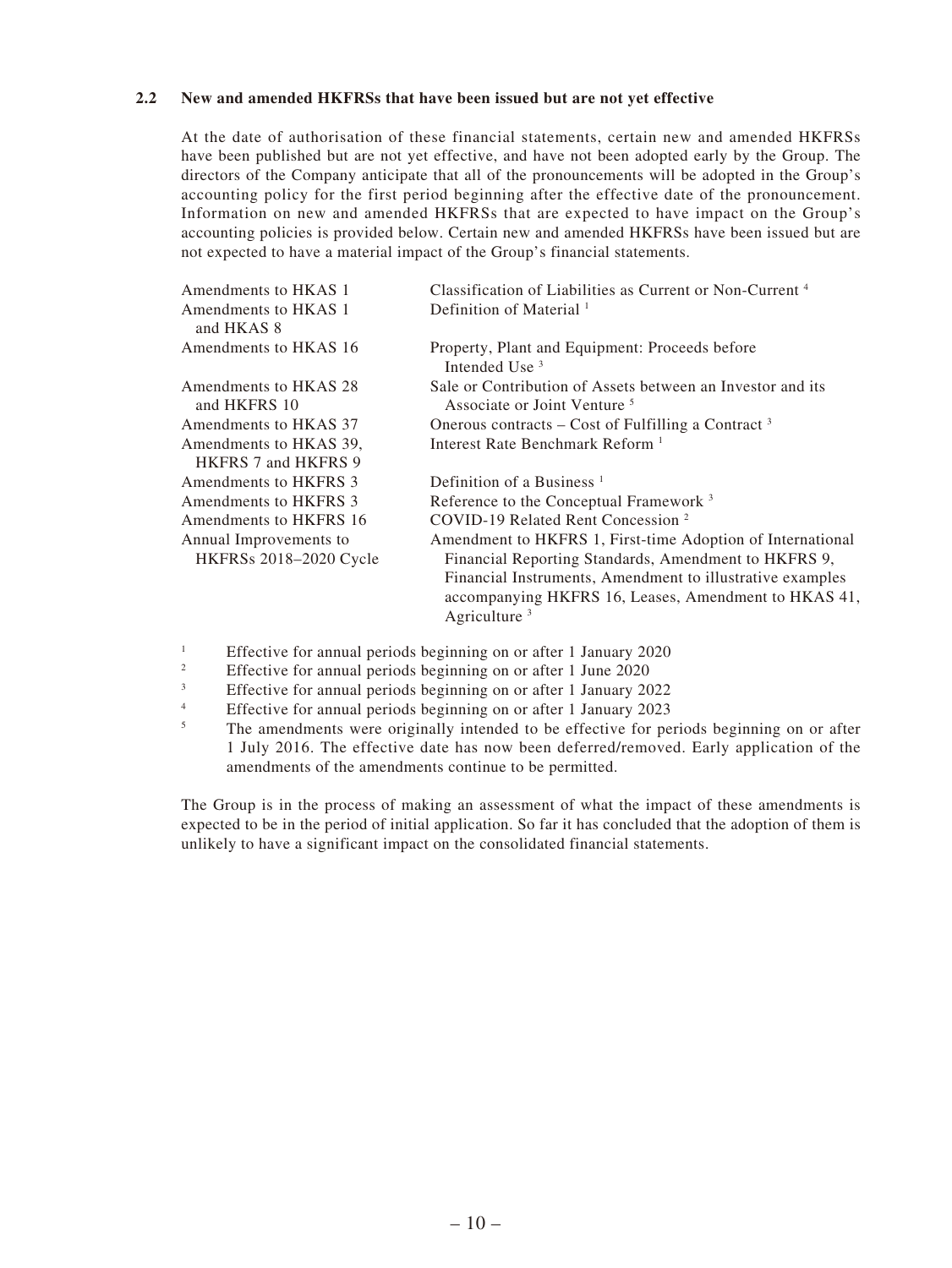#### **3. SEGMENT INFORMATION**

The executive directors have identified the Group's five (2019: five) product and service lines as operating segments. These operating segments are monitored and strategic decisions are made on the basis of adjusted segment operating results.

There was no inter-segment sale and transfer during the year (2019: nil).

|                                                                                                                                                     |                                                                      |                                                                                    | 2020                                                                   |                                                                                           |                                                               |                                             |  |  |  |  |
|-----------------------------------------------------------------------------------------------------------------------------------------------------|----------------------------------------------------------------------|------------------------------------------------------------------------------------|------------------------------------------------------------------------|-------------------------------------------------------------------------------------------|---------------------------------------------------------------|---------------------------------------------|--|--|--|--|
|                                                                                                                                                     | <b>Property</b><br>Development<br><b>Business</b><br><b>HK\$'000</b> | <b>Property</b><br>Investment<br>and Trading<br><b>Business</b><br><b>HK\$'000</b> | Renovation<br><b>Business</b><br><b>HK\$'000</b>                       | <b>Security</b><br><b>Investment</b><br>and Trading<br><b>Business</b><br><b>HK\$'000</b> | <b>Money</b><br>Lending<br><b>Business</b><br><b>HK\$'000</b> | <b>Total</b><br><b>HK\$'000</b>             |  |  |  |  |
| Reportable segment revenue:<br>From external customers                                                                                              |                                                                      | 27,149                                                                             |                                                                        | 4,024                                                                                     | 2,557                                                         | 33,730                                      |  |  |  |  |
| Reportable segment profit/(loss)                                                                                                                    | (30, 293)                                                            | (118, 949)                                                                         | (10)                                                                   | 608                                                                                       | 2,234                                                         | (146, 410)                                  |  |  |  |  |
| Bank interest income<br>Depreciation<br>Fair value loss on investment                                                                               | $\mathbf{1}$                                                         | 22<br>2,154                                                                        |                                                                        | 6                                                                                         |                                                               | 29<br>2,154                                 |  |  |  |  |
| properties                                                                                                                                          |                                                                      | (91,085)                                                                           |                                                                        |                                                                                           |                                                               | (91, 085)                                   |  |  |  |  |
| Impairment loss on properties<br>held for trading<br>Reportable segment assets<br>Additions to non-current assets<br>Reportable segment liabilities | 63,193<br>27,241                                                     | (60, 315)<br>1,161,510<br>17,455<br>103,107                                        | 8<br>17                                                                | 11,918<br>$\overline{\phantom{0}}$<br>14                                                  | 28,972<br>$\overline{a}$<br>$\boldsymbol{9}$                  | (60, 315)<br>1,265,601<br>17,455<br>130,388 |  |  |  |  |
|                                                                                                                                                     |                                                                      | 2019                                                                               |                                                                        |                                                                                           |                                                               |                                             |  |  |  |  |
|                                                                                                                                                     | Property<br>Development<br><b>Business</b><br>HK\$'000               | Property<br>Investment<br>and Trading<br><b>Business</b><br>HK\$'000               | Renovation<br><b>Business</b><br>HK\$'000                              | Security<br>Investment<br>and Trading<br><b>Business</b><br>HK\$'000                      | Money<br>Lending<br><b>Business</b><br>HK\$'000               | Total<br>HK\$'000                           |  |  |  |  |
| Reportable segment revenue:<br>From external customers                                                                                              |                                                                      | 27,841                                                                             |                                                                        | 14,565                                                                                    | 538                                                           | 42,944                                      |  |  |  |  |
| Reportable segment profit/(loss)                                                                                                                    | (123)                                                                | 48,425                                                                             | (17)                                                                   | 1,198                                                                                     | 407                                                           | 49,890                                      |  |  |  |  |
| Bank interest income<br>Depreciation<br>Fair value gain on investment                                                                               |                                                                      | 15<br>2,154                                                                        | 1<br>5                                                                 | 30                                                                                        | 1                                                             | 47<br>2,159                                 |  |  |  |  |
| properties                                                                                                                                          |                                                                      | 18,968                                                                             |                                                                        |                                                                                           |                                                               | 18,968                                      |  |  |  |  |
| Gain on disposal of subsidiaries<br>Reportable segment assets<br>Additions to non-current assets                                                    | 36,742                                                               | 9,055<br>1,306,045<br>483,289                                                      | $\overline{\phantom{0}}$<br>$\overline{9}$<br>$\overline{\phantom{0}}$ | 16,912<br>$\overline{a}$                                                                  | 10,034<br>$\qquad \qquad -$                                   | 9,055<br>1,369,742<br>483,289               |  |  |  |  |
| Reportable segment liabilities                                                                                                                      | 26,597                                                               | 108,088                                                                            | 17                                                                     | 6                                                                                         | $\boldsymbol{9}$                                              | 134,717                                     |  |  |  |  |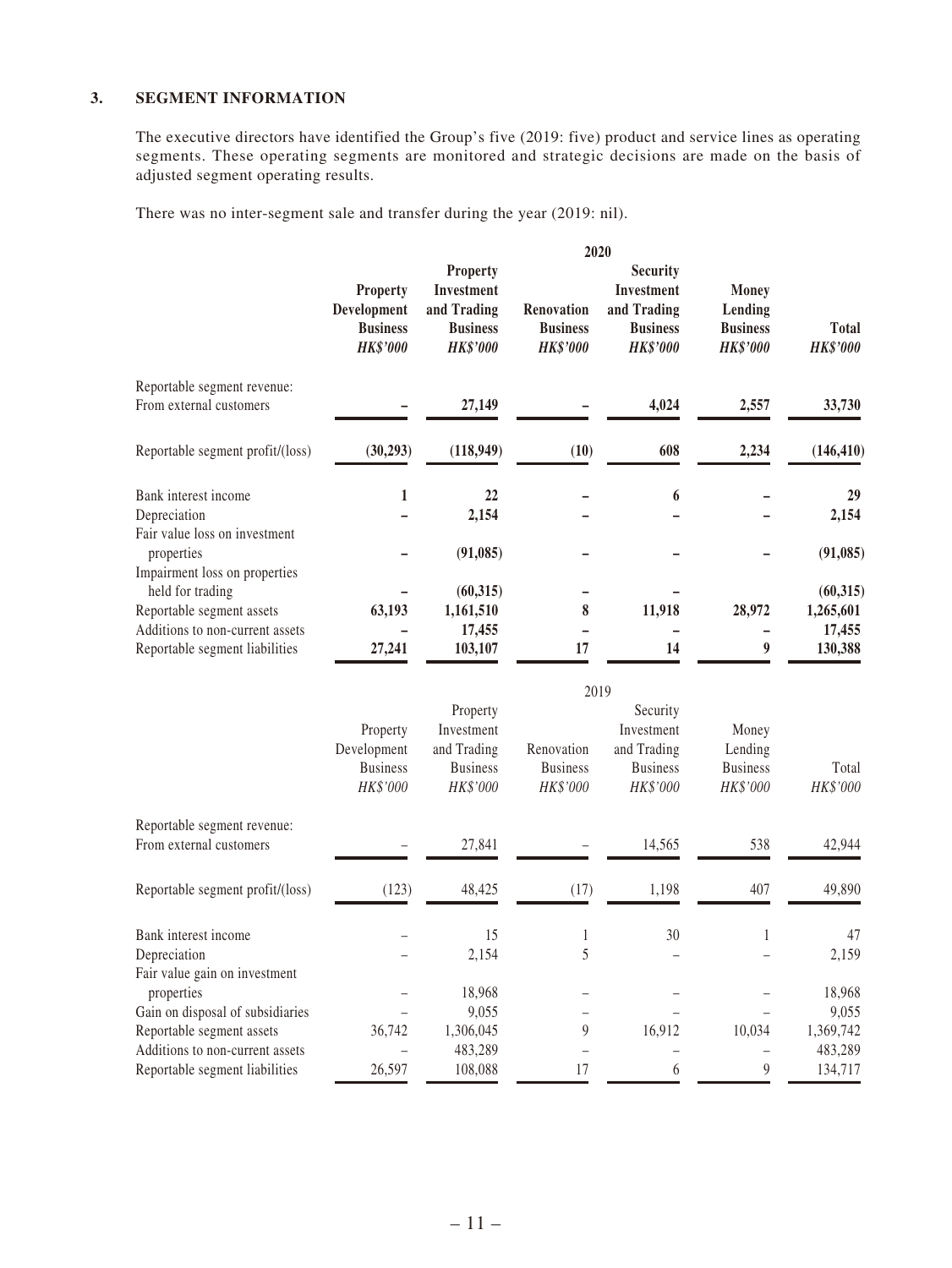The totals presented for the Group's operating segments reconcile to the Group's key financial figures as presented in the consolidated financial statements as follows:

|                                                           | 2020<br><b>HK\$'000</b> | 2019<br>HK\$'000 |
|-----------------------------------------------------------|-------------------------|------------------|
| Revenue                                                   |                         |                  |
| Reportable segment revenue                                | 33,730                  | 42,944           |
| Consolidated revenue                                      | 33,730                  | 42,944           |
| Profit before income tax                                  |                         |                  |
| Reportable segment (loss)/profit                          | (146, 410)              | 49,890           |
| Fair value (loss)/gain of financial instruments at FVTPL  | (3,838)                 | 4,083            |
| Fair value loss of debt instruments at FVOCI              | (1,989)                 |                  |
| Loss on disposal of debt instruments at FVOCI             | (460)                   | (3,870)          |
| Interest income                                           | 17,339                  | 17,961           |
| Dividend income                                           | 370                     | 535              |
| Exchange losses, net                                      | (2,780)                 | (2,572)          |
| Equity-settled share-based payment                        | (463)                   | (2,961)          |
| Corporate salaries and allowances                         | (11, 413)               | (9,955)          |
| Corporate professional fees                               | (709)                   | (4, 474)         |
| Depreciation on corporate property, plant and equipment   | (1,302)                 | (1,197)          |
| Unallocated corporate income                              | 750                     | 675              |
| Unallocated corporate expenses                            | (3, 445)                | (3,953)          |
| Consolidated (loss)/profit before income tax              | (154, 350)              | 44,162           |
| <b>Assets</b>                                             |                         |                  |
| Reportable segment assets                                 | 1,265,601               | 1,369,742        |
| Property, plant and equipment                             | 14,099                  | 11,829           |
| Equity instruments at FVOCI                               | 32,665                  | 9,145            |
| Financial instruments at FVTPL                            | 290,362                 | 263,491          |
| Debt instruments at FVOCI                                 | 70,591                  | 71,194           |
| Debt instruments at FVTPL                                 | 19,370                  |                  |
| Debt instrument at amortised cost                         | 4,768                   |                  |
| Loan receivables                                          | 21,242                  | 21,888           |
| Deposits for acquisition of property, plant and equipment |                         | 3,572            |
| Corporate cash and bank balances                          | 115,274                 | 303,549          |
| Pledged bank deposits                                     | 225,286                 | 126,729          |
| Interest receivables                                      | 5,708                   | 5,548            |
| Other corporate assets                                    | 246                     | 162              |
| Consolidated total assets                                 | 2,065,212               | 2,186,849        |
| <b>Liabilities</b>                                        |                         |                  |
| Reportable segment liabilities                            | 130,388                 | 134,717          |
| Corporate bank borrowings                                 | 141,775                 | 101,461          |
| Other corporate liabilities                               | 565                     | 265              |
| Consolidated total liabilities                            | 272,728                 | 236,443          |
|                                                           |                         |                  |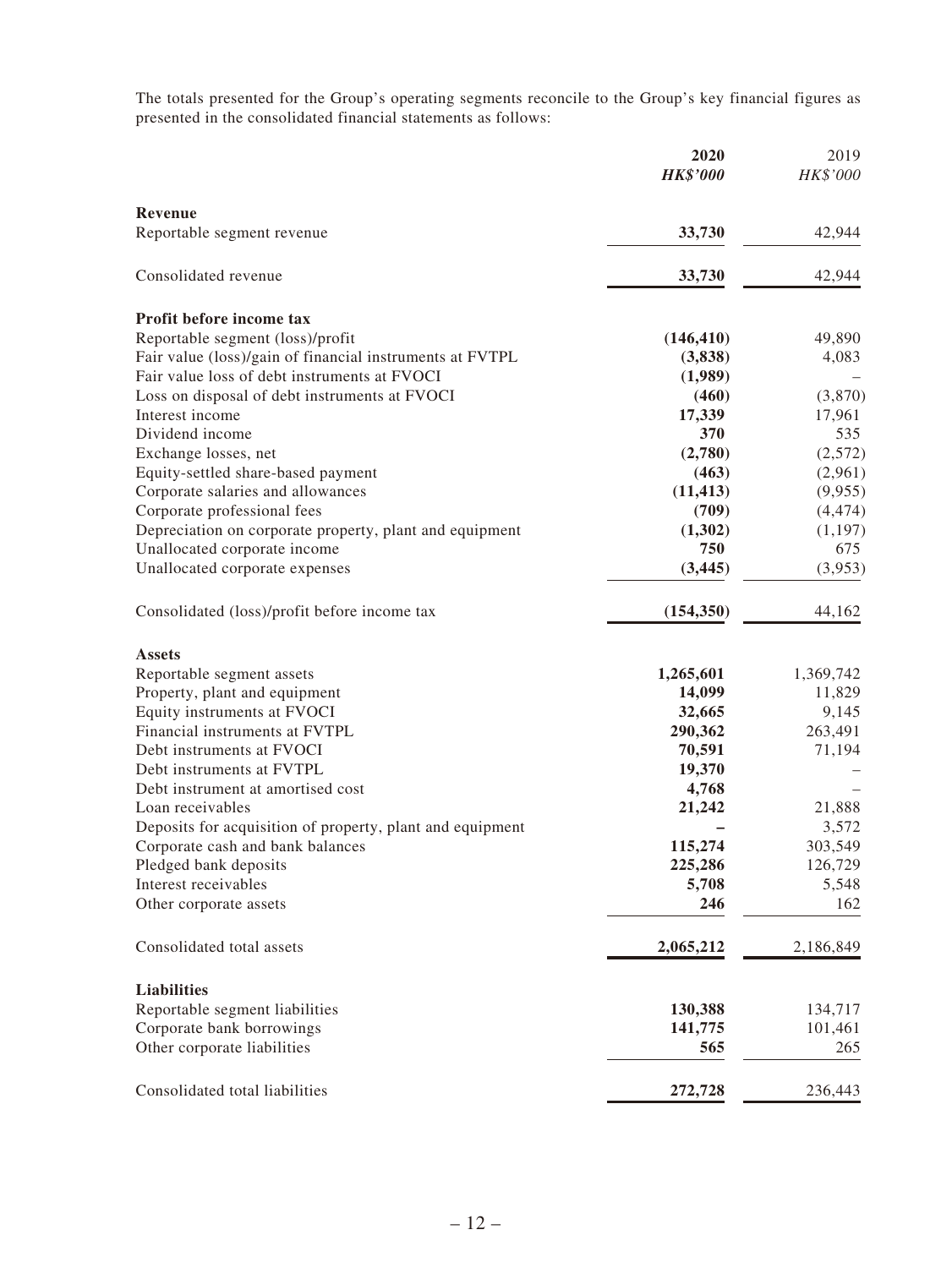The Group's reportable segment revenue from external customers and its non-current assets are divided into the following geographical areas:

|                | <b>Revenue from</b> |                 |                           |           |  |
|----------------|---------------------|-----------------|---------------------------|-----------|--|
|                | external customer   |                 | <b>Non-current assets</b> |           |  |
|                | 2020                | 2019            | 2020                      | 2019      |  |
|                | <b>HK\$'000</b>     | <b>HK\$'000</b> | <b>HK\$'000</b>           | HK\$'000  |  |
| Hong Kong      | 29,096              | 36,223          | 1,413,827                 | 1,411,811 |  |
| United Kingdom | 3,471               | 5,983           | 82,001                    | 80,954    |  |
| Japan          | 1,163               | 738             | 35,548                    | 19,114    |  |
|                | 33,730              | 42,944          | 1,531,376                 | 1,511,879 |  |

Geographical location of customers is based on the location at which the services were provided and the goods were delivered. Geographical location of non-current assets is based on (i) the physical location of the assets (for property, plant and equipment and investment properties); and (2) location of operations (for financial instruments and loan receivables).

During the year, there was neither revenue from external customers attributable to the Cayman Islands (domicile) (2019: nil) nor non-current assets were located in the Cayman Islands (2019: nil). The country of domicile is the country where the Company was incorporated.

Revenue recognition is as follows:

|                            | <b>Property</b> |                               | <b>Property</b>         |          |                                     | <b>Security</b> |                         |          |                         |          |                 |          |
|----------------------------|-----------------|-------------------------------|-------------------------|----------|-------------------------------------|-----------------|-------------------------|----------|-------------------------|----------|-----------------|----------|
|                            |                 | Development<br>Investment and |                         |          | <b>Investment</b> and<br>Renovation |                 |                         | Money    |                         |          |                 |          |
|                            | <b>Business</b> |                               | <b>Trading Business</b> |          | <b>Business</b>                     |                 | <b>Trading Business</b> |          | <b>Lending Business</b> |          | Total           |          |
|                            | 2020            | 2019                          | 2020                    | 2019     | 2020                                | 2019            | 2020                    | 2019     | 2020                    | 2019     | 2020            | 2019     |
|                            | <b>HK\$'000</b> | HK\$'000                      | <b>HK\$'000</b>         | HK\$'000 | <b>HK\$'000</b>                     | HK\$'000        | <b>HK\$'000</b>         | HK\$'000 | <b>HK\$'000</b>         | HK\$'000 | <b>HK\$'000</b> | HK\$'000 |
| Revenue from leasing       |                 | $\overline{\phantom{0}}$      | 27.149                  | 27.841   |                                     |                 |                         |          |                         |          | 27,149          | 27,841   |
| Revenue from other sources |                 |                               |                         |          |                                     |                 | 4,024                   | 14,565   | 2,557                   | 538      | 6,581           | 15,103   |
|                            |                 | $\overline{\phantom{0}}$      | 27,149                  | 27,841   |                                     |                 | 4.024                   | 14,565   | 2,557                   | 538      | 33,730          | 42,944   |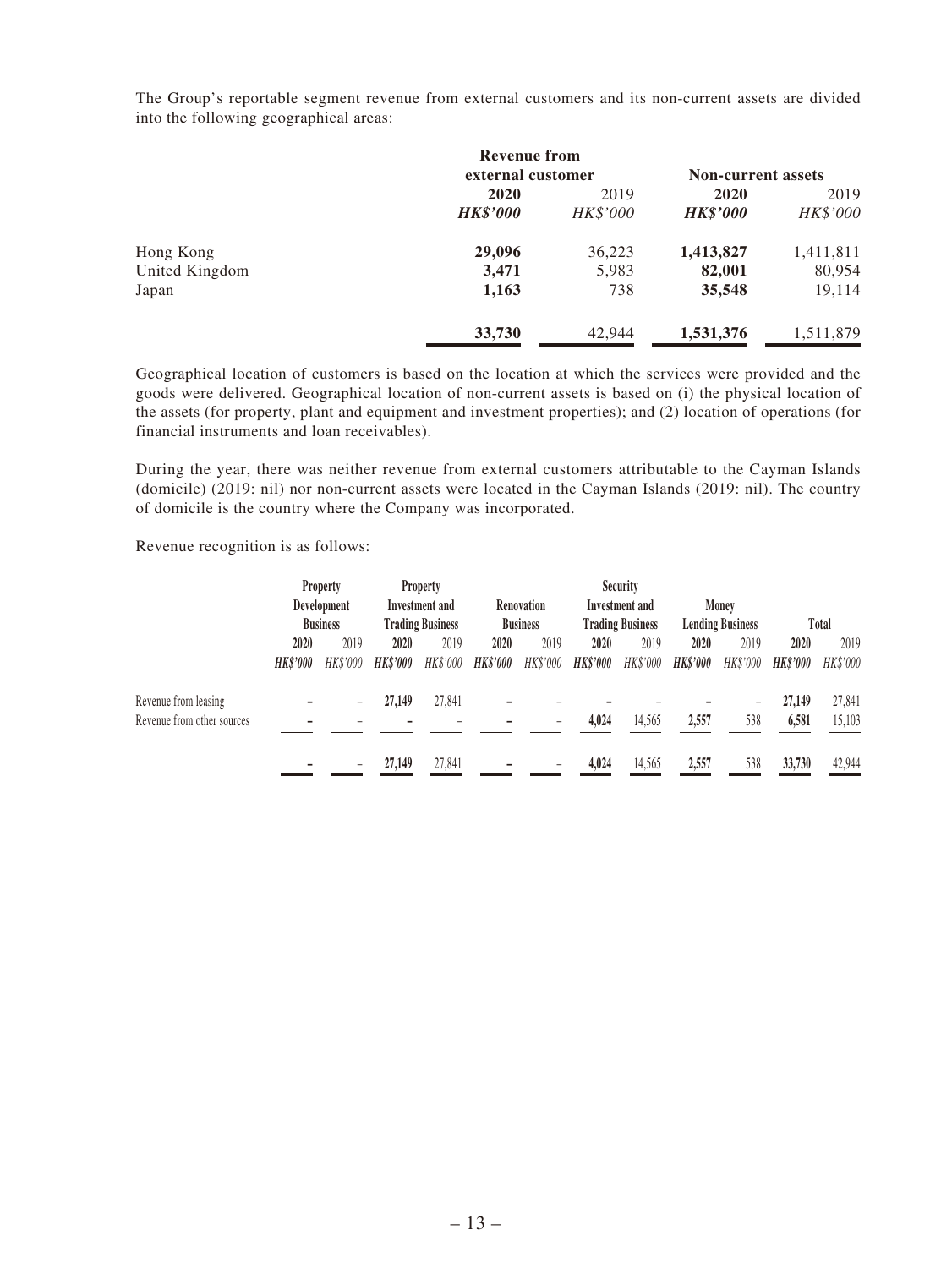#### **4. REVENUE**

The Group's principal activities are disclosed in note 1 to the financial statements. Revenue from the Group's principal activities recognised during the year is as follows:

|                                          | 2020            | 2019     |
|------------------------------------------|-----------------|----------|
|                                          | <b>HK\$'000</b> | HK\$'000 |
| Revenue from other source                |                 |          |
| Rental income from investment properties | 27,149          | 27,841   |
| Sale of securities                       | 4,024           | 14,565   |
| Interest income from money lending       | 2,557           | 538      |
|                                          | 33,730          | 42.944   |

#### **5. OTHER INCOME**

|                                                | 2020            | 2019     |
|------------------------------------------------|-----------------|----------|
|                                                | <b>HK\$'000</b> | HK\$'000 |
| Interest income                                | 20,659          | 18,546   |
| Dividend income                                | 370             | 535      |
| Compensation on surrender of the lease (note)  | 12,280          |          |
| Rental income from properties held for trading | 2,147           | 3,018    |
| Sundry income                                  | 990             | 741      |
|                                                | 36,446          | 22,840   |

#### *Note:*

On 16 September 2019, the Group entered into a deed of surrender with a former tenant for compensation of early termination of a lease amounted to HK\$12.3 million (equivalent to GBP1.3 million). The compensation has been fully received by the Group as at 30 June 2020.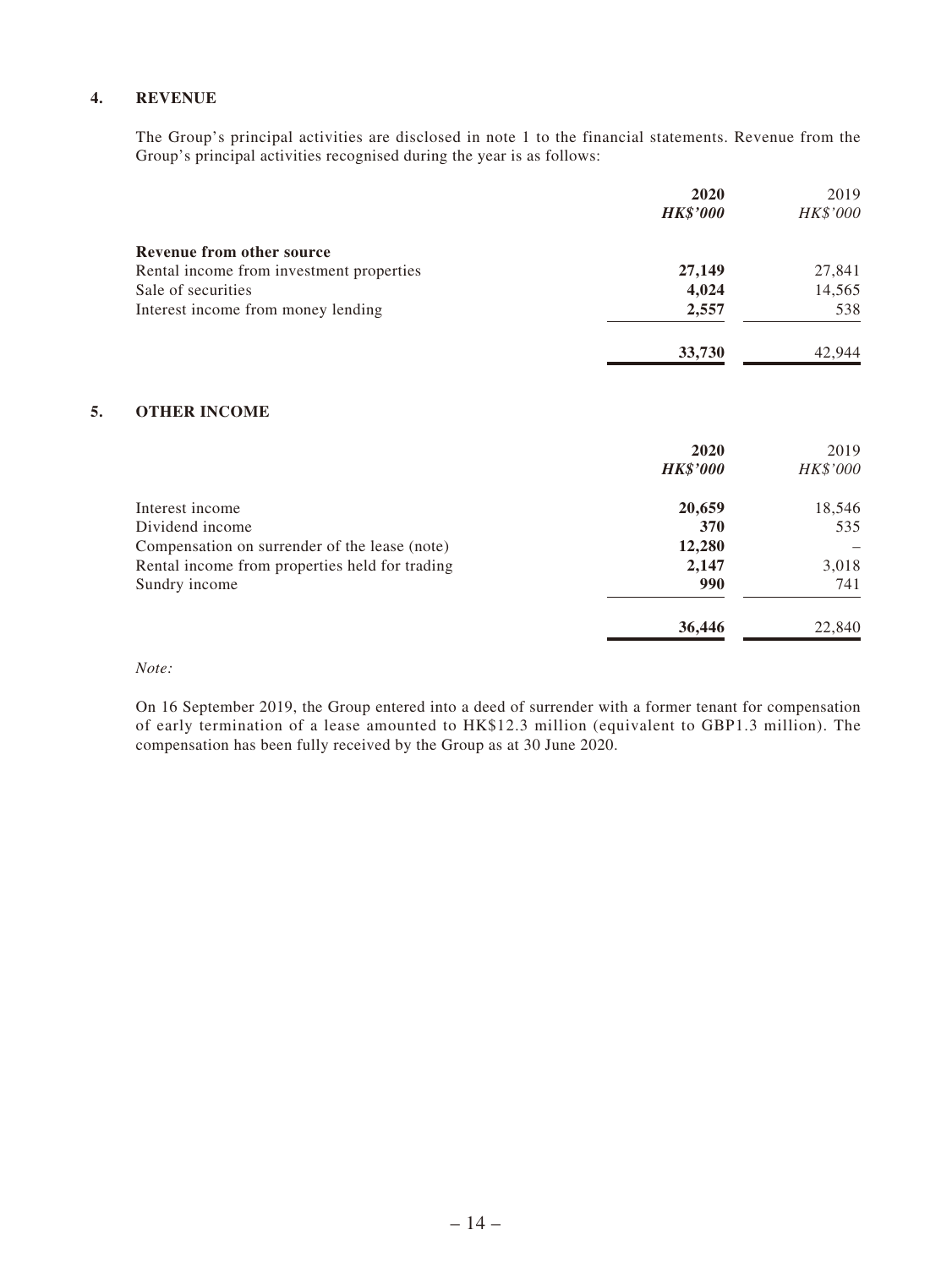#### **6. (LOSS)/PROFIT BEFORE INCOME TAX**

|                                                                   | 2020            | 2019            |
|-------------------------------------------------------------------|-----------------|-----------------|
|                                                                   | <b>HK\$'000</b> | <b>HK\$'000</b> |
| (Loss)/Profit before income tax is arrived at after charging/     |                 |                 |
| (crediting) the following:                                        |                 |                 |
| Auditor's remuneration                                            | 510             | 520             |
| Depreciation                                                      |                 |                 |
| - property, plant and equipment                                   | 1,704           | 3,356           |
| - right-of-use assets included within leasehold properties        | 1,752           |                 |
| Employee costs                                                    | 12,405          | 15,090          |
| Exchange loss, net                                                | 2,824           | 2,572           |
| Fair value loss/(gain) on investment properties                   | 91,085          | (18,968)        |
| Gain on disposal of subsidiaries                                  |                 | (9,055)         |
| Impairment on properties held for trading                         | 60,315          |                 |
| Minimum lease payments for leases previously classified as        |                 |                 |
| operating leases under HKAS 17                                    |                 | 262             |
| Direct operating expenses arising from investment properties that |                 |                 |
| generated rental income during the year                           | 2,823           | 1,532           |

#### **7. INCOME TAX EXPENSE**

Under the two-tiered profits tax rates regime, the first HK\$2 million of profits of qualifying group entities in Hong Kong that is taxed at 8.25%, and profits above HK\$2 million is taxed at 16.5%. The profits of group entities in Hong Kong that are not qualifying for the two-tired profits tax rate regime continue be taxed at a flat rate of 16.5%. Accordingly, starting from 2019, the Hong Kong profits tax is calculated at 8.25% on the first HK\$2 million or the estimated assessable profits and at 16.5% on the estimated assessable profits above HK\$2 million.

Taxation for overseas subsidiaries is charged at the appropriate current rates of taxation ruling in the relevant countries.

Income tax in the consolidated income statement is as follows:

|                                          | 2020            | 2019     |
|------------------------------------------|-----------------|----------|
|                                          | <b>HK\$'000</b> | HK\$'000 |
| <b>Current tax - Hong Kong</b>           |                 |          |
| Provision for the year                   |                 | 43       |
| Over-provision in respect of prior years | (556)           |          |
|                                          | (556)           | 43       |
| <b>Current tax - Overseas</b>            |                 |          |
| Provision for the year                   | 1,972           | 1,019    |
|                                          | 1,972           | 1,019    |
| Total income tax expense                 | 1,416           | 1,062    |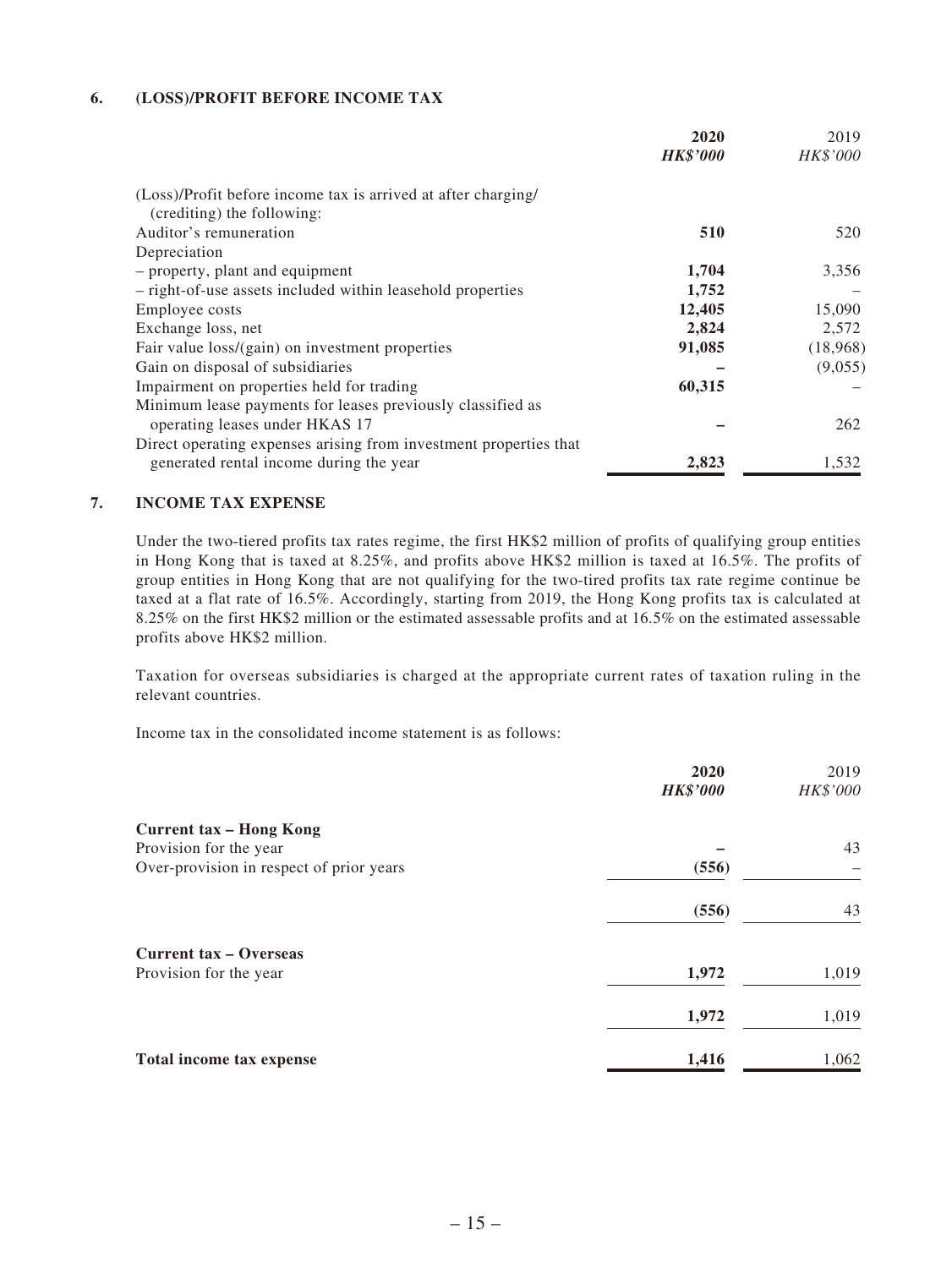Reconciliation between tax expense and accounting (loss)/profit at applicable tax rates:

|    |                                                                     | 2020<br><b>HK\$'000</b> | 2019<br>HK\$'000 |
|----|---------------------------------------------------------------------|-------------------------|------------------|
|    | (Loss)/Profit before income tax                                     | (154, 350)              | 44,162           |
|    | Notional tax on profit or loss before income tax, calculated at the |                         |                  |
|    | rates applicable to profits in the countries concerned              | (24, 846)               | 7,429            |
|    | Tax effect of non-deductible expenses                               | 26,606                  | 1,704            |
|    | Tax effect of non-taxable revenue                                   | (4,024)                 | (7,987)          |
|    | Tax effect of temporary difference not recognised                   | 215                     | 363              |
|    | Tax effect of prior year's unrecognised tax loss utilised this year | (2,025)                 | (547)            |
|    | Tax effect of unused tax losses not recognised                      | 6,046                   | 100              |
|    | Over-provision in prior years                                       | (556)                   |                  |
|    | Income tax expense                                                  | 1,416                   | 1,062            |
| 8. | <b>DIVIDENDS</b>                                                    |                         |                  |
|    |                                                                     | 2020                    | 2019             |
|    |                                                                     | <b>HK\$'000</b>         | <i>HK\$'000</i>  |
|    | Dividends recognised as distribution during the year:               |                         |                  |
|    | No final dividend paid in respect of prior year                     |                         |                  |
|    | (2019:HK\$0.18 cent per share)                                      |                         | 10,000           |

For the years ended 30 June 2020 and 2019, the directors do not recommend the payment of a final dividend.

#### **9. (LOSS)/EARNINGS PER SHARE**

Calculation of basic and diluted (loss)/earnings per share is based on the following data:

|                                                                  | 2020<br><b>HK\$'000</b> | 2019<br><b>HK\$'000</b> |
|------------------------------------------------------------------|-------------------------|-------------------------|
| (Loss)/Profit for year attributable to owners of the Company     | (153, 375)              | 42,997                  |
|                                                                  | Number of shares        |                         |
|                                                                  |                         |                         |
|                                                                  | 2020                    | 2019                    |
|                                                                  | <i><b>000</b></i>       | 000'                    |
| Weighted average number of ordinary shares for the purpose of    |                         |                         |
| basic (loss)/earnings per share                                  | 5,548,126               | 5,548,126               |
| Effect of dilutive potential ordinary shares in respect of share |                         |                         |
| options issued by the Company                                    | 20,243                  |                         |
| Weighted average number of ordinary shares for the purpose of    |                         |                         |
| diluted (loss)/earnings per share                                | 5,568,369               | 5,548,126               |
|                                                                  |                         |                         |

In 2019, the computation of diluted (loss)/earnings per share did not assume the exercise of the Company's outstanding share options because the exercise prices of those share options were higher than the average market price of the Company's shares.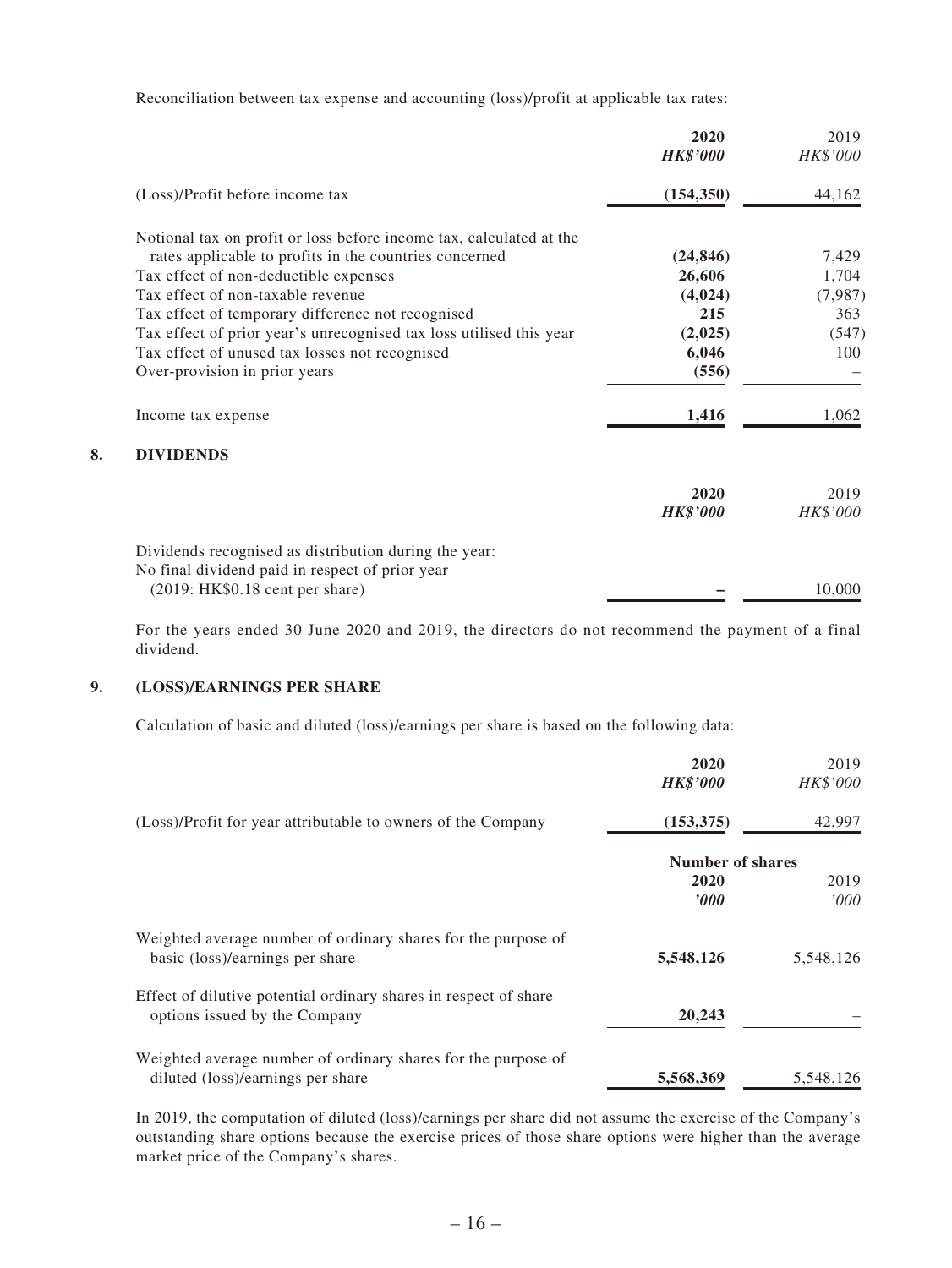#### **10. OTHER FINANCIAL ASSETS**

|                                            | Measured at FVOCI |          | <b>Measured at FVTPL</b> |          | <b>Measured at amortised cost</b> |          |
|--------------------------------------------|-------------------|----------|--------------------------|----------|-----------------------------------|----------|
|                                            | 2020              | 2019     | 2020                     |          | 2020                              | 2019     |
|                                            | <b>HK\$'000</b>   | HK\$'000 | <b>HK\$'000</b>          | HK\$'000 | <b>HK\$'000</b>                   | HK\$'000 |
| Non-current                                |                   |          |                          |          |                                   |          |
| Equity instruments (note)                  |                   |          |                          |          |                                   |          |
| - Listed in Hong Kong*                     | 7,995             | 9,145    |                          |          |                                   |          |
| - Listed outside Hong Kong*                | 24,670            |          |                          |          |                                   |          |
|                                            | 32,665            | 9,145    |                          |          |                                   |          |
| <b>Financial instruments</b>               |                   |          |                          |          |                                   |          |
| - Unlisted in Hong Kong <sup>^</sup>       |                   |          | 38,197                   |          |                                   |          |
| - Unlisted outside Hong Kong <sup>^</sup>  |                   |          | 77,564                   | 90,055   |                                   |          |
| $-$ Unlisted investment funds <sup>#</sup> |                   |          | 212,798                  | 198,212  |                                   |          |
|                                            |                   |          | 328,559                  | 288,267  |                                   |          |
| Debt instruments                           |                   |          |                          |          |                                   |          |
| - Listed in Hong Kong*                     | 56,699            | 28,980   |                          |          |                                   |          |
| - Listed outside Hong Kong*                | 13,894            | 42,214   |                          |          |                                   |          |
| - Unlisted outside Hong Kong <sup>®</sup>  |                   |          | 19,370                   |          | 4,768                             |          |
|                                            | 70,593            | 71,194   | 19,370                   |          | 4,768                             |          |
|                                            | 103,258           | 80,339   | 347,929                  | 288,267  | 4,768                             |          |
| Current                                    |                   |          |                          |          |                                   |          |
| Debt instruments                           |                   |          |                          |          |                                   |          |
| - Listed in Hong Kong*                     |                   |          | 3,878                    | 7,844    |                                   |          |
| - Listed outside Hong Kong*                |                   |          | 7,604                    | 7,836    |                                   |          |
|                                            |                   |          | 11,482                   | 15,680   |                                   |          |

*Note:*

These equity instruments were irrevocably designated at FVOCI as the directors of the Company consider these investments to be strategic in nature.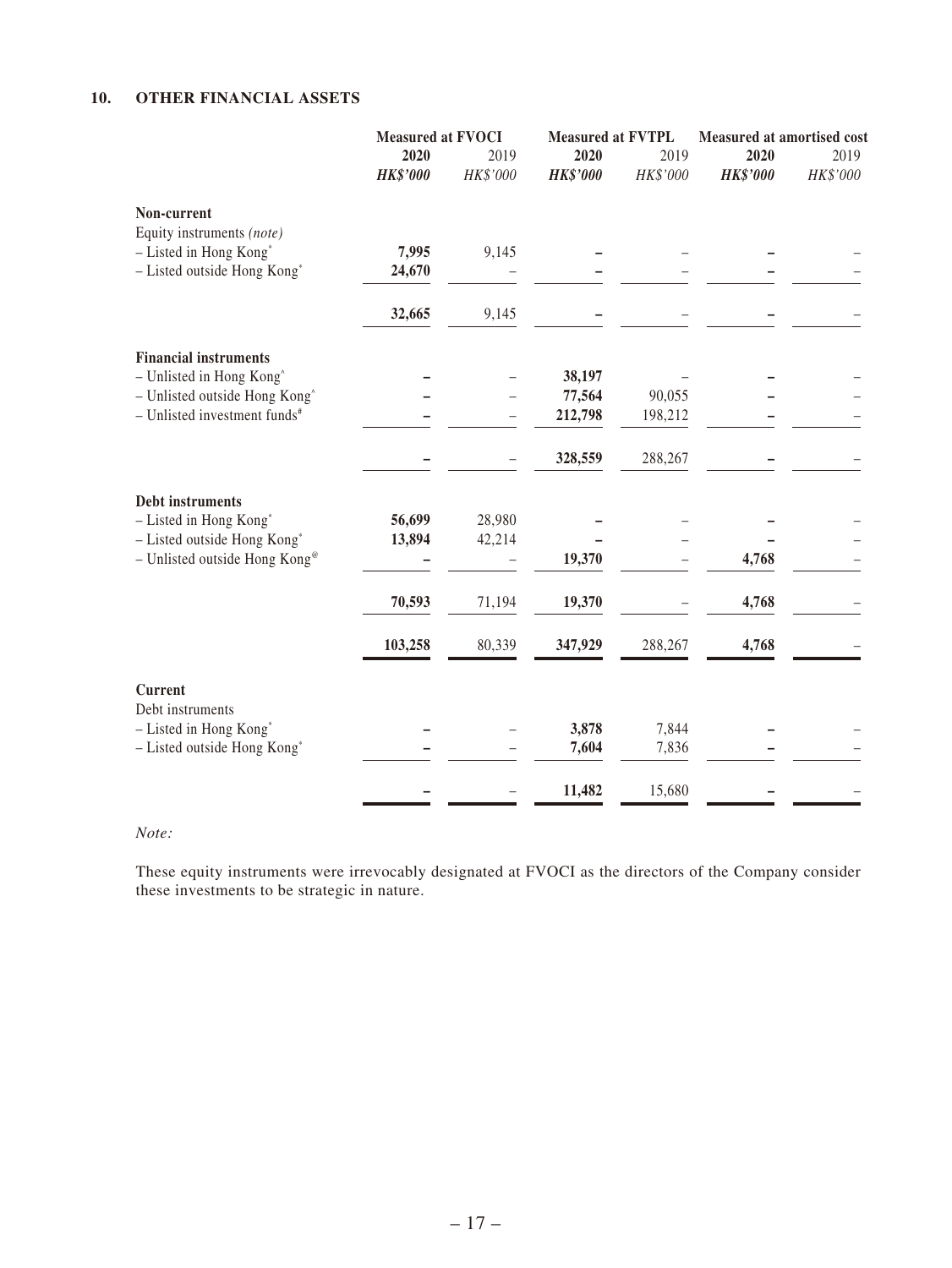Movements in other financial assets are summarised as follows:

|                                                                | at FVOCI                | <b>Equity instruments</b> | Debt instruments<br>at FVOCI |                         | <b>Debt instruments</b><br>at FVTPL |                         | Debt instrument<br>at amortised cost |                  | <b>Financial instruments</b><br>at FVTPL |                  |
|----------------------------------------------------------------|-------------------------|---------------------------|------------------------------|-------------------------|-------------------------------------|-------------------------|--------------------------------------|------------------|------------------------------------------|------------------|
|                                                                | 2020<br><b>HK\$'000</b> | 2019<br>HK\$'000          | 2020<br><b>HK\$'000</b>      | 2019<br><b>HK\$'000</b> | 2020<br><b>HK\$'000</b>             | 2019<br><b>HK\$'000</b> | 2020<br><b>HK\$'000</b>              | 2019<br>HK\$'000 | 2020<br><b>HK\$'000</b>                  | 2019<br>HK\$'000 |
| Net carrying amount at                                         |                         |                           |                              |                         |                                     |                         |                                      |                  |                                          |                  |
| beginning of the year                                          | 9,145                   | 15.430                    | 71,194                       | 104.348                 | 15,680                              |                         |                                      | -                | 288,267                                  | 128,647          |
| Additions                                                      | 33,442                  | -                         | 41,077                       | 26,933                  | 21,358                              | 29,454                  | 4,967                                | -                | 164,731                                  | 168,011          |
| Disposals                                                      | (6,540)                 | (5,390)                   | (42,380)                     | (62, 142)               | (3,908)                             | (14,362)                |                                      | -                | (87, 672)                                | (10, 722)        |
| Changes in fair value (debited)/<br>credited to profit or loss |                         |                           |                              | -                       | (2, 278)                            | 587                     |                                      | -                | (33, 642)                                | 4,083            |
| Changes in fair value (debited)/<br>credited to FVOCI reserve  | (3,382)                 | (895)                     | 702                          | 2,055                   |                                     |                         |                                      |                  |                                          |                  |
| Exchange difference                                            |                         |                           |                              |                         |                                     |                         | (199)                                |                  | (3, 125)                                 | (1,752)          |
| Net carrying amount at end<br>of the year                      | 32,665                  | 9,145                     | 70,593                       | 71,194                  | 30,852                              | 15,680                  | 4,768                                |                  | 328,559                                  | 288,267          |

\* These financial assets are measured at fair value which has been determined directly by reference to published price and quotations in active markets (2019: same).

^ These financial assets are measured at fair value which has been determined by reference to the fair values of the underlying assets and liabilities of each instrument (2019: same).

- # Among these financial assets, amount of HK\$73,199,000 (2019: HK\$74,557,000) is measured at fair value which has been determined directly by reference to published price and quotations in active markets and amount of HK\$139,599,000 (2019: HK\$123,655,000) is measured at fair value which has been determined by reference to the fair values of the underlying assets and liabilities of each instrument, respectively (2019: same).
- @ Amount of HK\$19,370,000 (2019: nil) is measured at fair value which has been determined by discounted cash flow method and amount of HK\$4,768,000 (2019: nil) is measured at amortised cost.

As at 30 June 2020 and 2019, debt instruments measured at FVOCI and debt instrument measured at amortised cost were determined to be impaired. As at 30 June 2020 and 2019, no debt instruments measured at FVOCI and debt instrument measured at amortised cost were impaired.

#### **11. TRADE RECEIVABLES**

The Group generally allowed a credit period of 1 month (2019: 1 month) to its trade customers.

Based on the invoice dates, all trade receivables as at 30 June 2020 and 2019 were aged within 90 days.

All trade receivables are subject to credit risk exposure. Impairment on trade receivables is recognised when debts are expected to be irrecoverable for the years ended 30 June 2020 and 2019 respectively.

Based on the due dates, no trade receivables as at 30 June 2020 and 2019 was past due nor impaired.

As at 30 June 2020, there was no amount denominated in a currency other than the functional currency of the entity to which they relate (2019: nil).

Receivables that were neither past due nor impaired were due from the customers for whom there was no recent history of default.

The directors of the Company consider that the fair values of trade receivables are not materially different from their carrying amounts because these amounts have short maturity periods on their inception.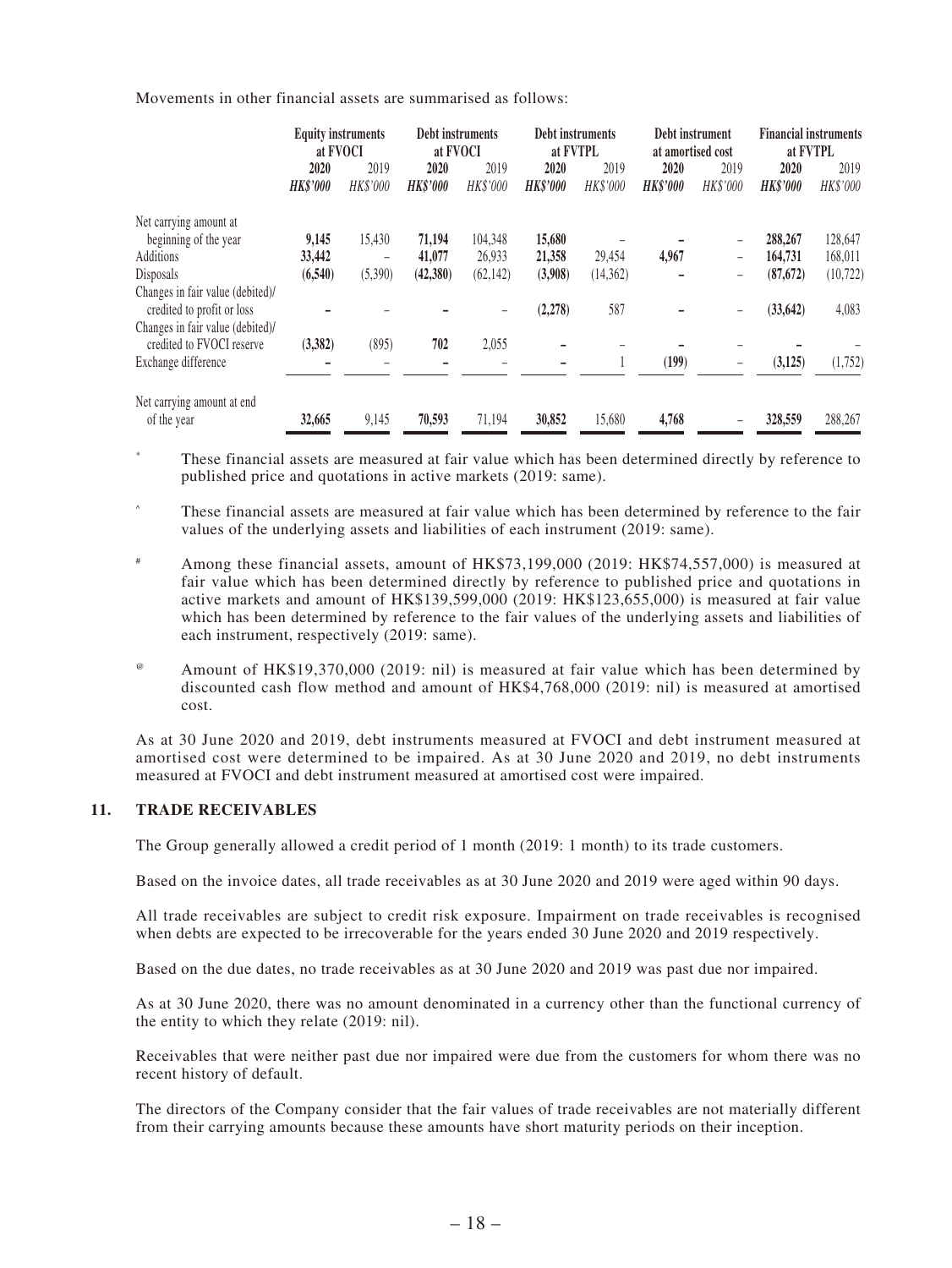# **MANAGEMENT DISCUSSION AND ANALYSIS**

## **OVERVIEW**

The Group is principally engaged in investment, trading and development of properties and securities investment and trading.

During the Year, the Group was engaged in one property development project in United Kingdom (the "UK"). It has ten investment properties, which are commercial, industrial and residential properties located in Hong Kong, the UK and Japan, and two trading properties, which are commercial properties in Hong Kong.

Hong Kong's economy contracted for the Year and remained very weak, especially after the third quarter of the Year. The rapid spread of the coronavirus disease ("COVID-19") to most parts of the world and the resultant stringent restrictive measures imposed by the governments concerned dealt a heavy blow to global and local economic activities. Real gross domestic product fell sharply. As regards domestic demand, private consumption expenditure fell at a record pace due to social distancing requirements and travel restrictions, while overall investment expenditure continued to tumble amid negative business sentiment and subdued private construction activity. The global economic fallout of the COVID-19 pandemic turned more severe in the third quarter. Many major economies including United States (the "US") and euro area contracted at an unprecedented pace. In the last quarter, global economic sentiment improved and the US and the euro area economies showed signs of bottoming out, as the epidemic situation in many places abated and most governments gradually reopened their economies.

The residential property market turned active in the last quarter of the Year, supported by declining interest rates amid massive monetary stimuli around the world and the gradual stabilisation of the local COVID-19 situation during the quarter. Trading activities picked up notably from a very low level in the second quarter, while flat prices recorded a moderate increase in the last quarter. Reflecting the government's sustained efforts to increase land and flat supply, total private flat supply in the coming three to four years would stay at a high level of 92,000 units. The commercial and industrial property markets stayed subdued in the last quarter amid austere local economic conditions. Trading activities remained quiet, though rebounding somewhat from the extremely low levels in the third quarter. Prices and rentals for major market segments remained generally soft. Prices and rentals of retail shop space both decreased amid the continued weakness in the retail trade.

## **FINANCIAL REVIEW**

For the Year, the Group recorded a turnover of approximately HK\$33,730,000, representing a decrease of approximately 21% compared with that of approximately HK\$42,944,000 for the last financial year. The decrease in turnover was mainly attributed to the decrease in turnover from the securities trading business for the Year.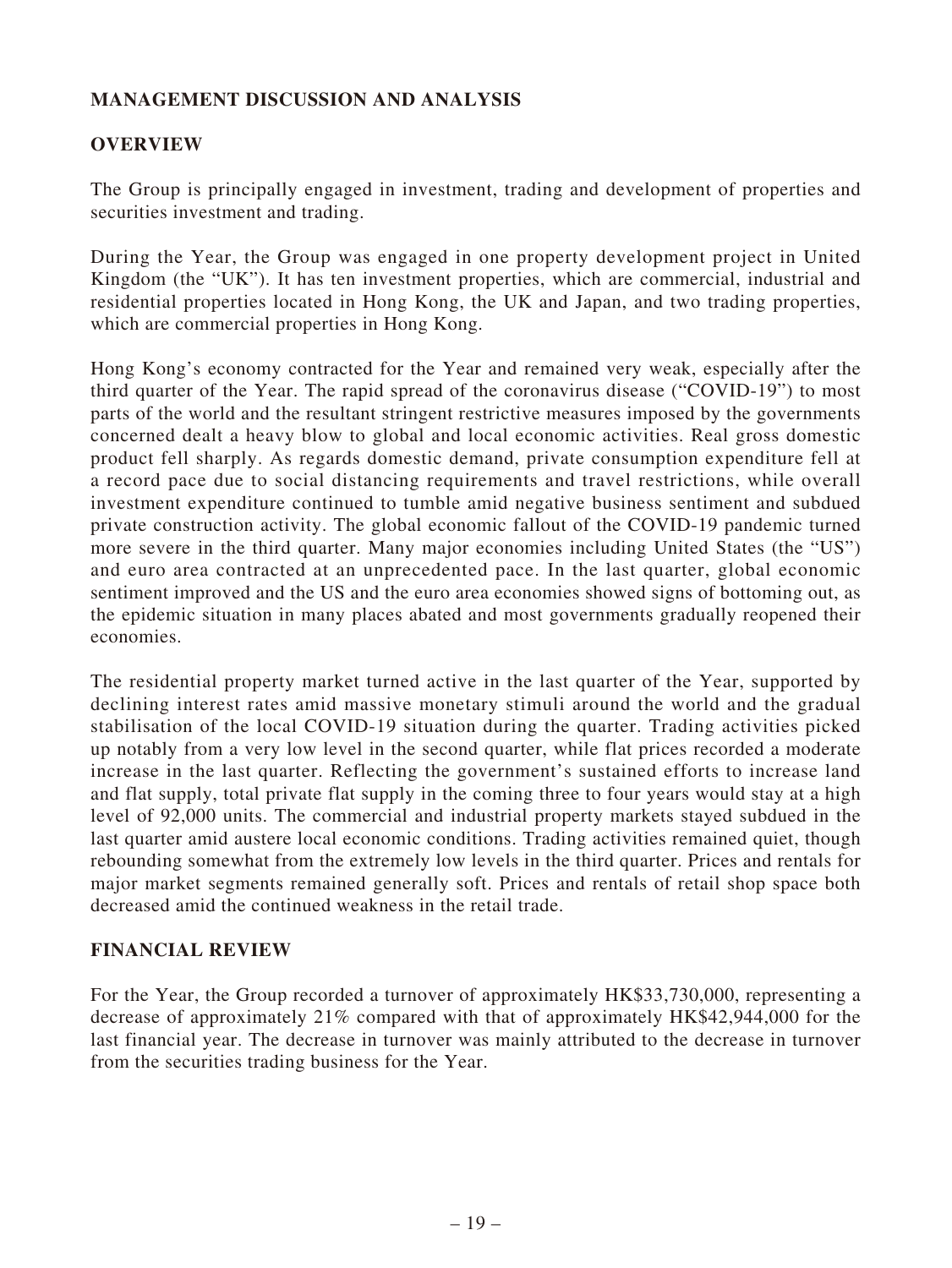Loss before income tax of the Group for the Year was approximately HK\$154,350,000, while there was a profit before income tax of approximately HK\$44,162,000 for the last financial year. The loss for the Year was mainly attributable to fair value loss on investment properties and financial instruments at fair value through profit or loss ("FVTPL") and impairment loss on properties held for trading.

## **BUSINESS OVERVIEW**

## **Property Development Business**

During the Year, the Group is engaged in one property development project, which is located in Birmingham, the UK.

It is a property development project at 50 School Road, Moseley, Birmingham, the UK. The project has a site area of 15,800 square feet and it can be developed into a residential building with gross floor area of approximately 12,000 square feet. The acquisition of the land was completed on 26 October 2018 and the development planning has been completed in the last financial year. Due to the effect of COVID-19, the development has been delayed and is expected to be completed in the last quarter of 2020.

The Group considers that this development project in the UK provides a good opportunity for the Group to diversify its overall property portfolio and gain more experience in property development in the UK. The Group will continue to explore potential property development opportunities both in Hong Kong and overseas, to enhance the benefit of the Shareholders while overcoming the challenges ahead.

## **Property Investment and Trading**

During the Year, the Group has twelve commercial, industrial and residential properties for investment and trading purposes, which are located in Hong Kong, one commercial property in Cardiff, the UK and two serviced apartments in Hokkaido, Japan, for investment purpose.

## *Whole floor of 9 Queen's Road Central*

The property is located at the 6th Floor of 9 Queen's Road Central, Hong Kong. It is a commercial property with gross floor area of approximately 13,700 square feet. A portion of the property is currently used by the Group for its own office, while the remaining portion has been rented out to various independent third parties for rental income. The Group believes that the property can provide a stable income with the long term appreciation in value.

## *Retail Shop Units at Grand Scholar, No. 419K Queen's Road West*

The property is located at Grand Scholar, No. 419K Queen's Road West, Hong Kong. It consists of two shops, including shops on ground floor and on lower ground 1st floor. The property has a total gross floor area of approximately 10,300 square feet and has been leased to a church for a fixed term of three years. The Group believes that the property can provide a stable future income for the Group.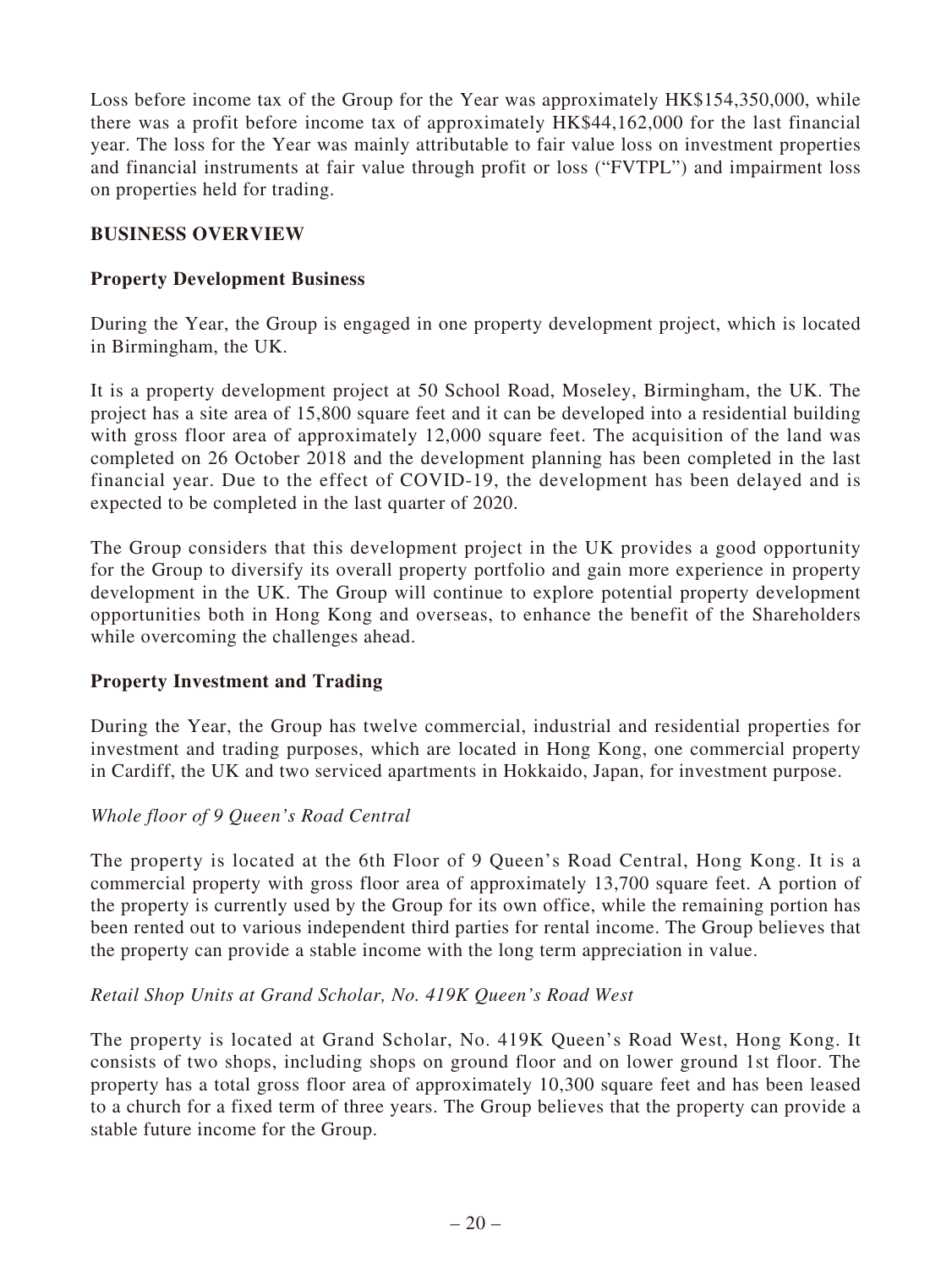#### *Whole Floor of Kenning Industrial Building at 19 Wang Hoi Road, Kowloon Bay*

The property is located at 4th Floor of Kenning Industrial Building, No. 19 Wang Hoi Road, Kowloon Bay, Hong Kong in proximity to the Kowloon Bay MTR station. The property has a total gross floor area of approximately 16,500 square feet and most of the units of the property has been leased during the Year. The Group believes that the property can provide a stable future income and long term appreciation in value.

#### *Atlantic House at Cardiff, United Kingdom*

The property is located at Cardiff, the UK with a total net floor area of approximately 42,000 square feet. The property consists of two office buildings. The east wing is currently leased to a local law firm for a term of fifteen years, which will be expired in 2026. The west wing is under refurbishment now. Due to the effect of COVID-19, the tendering of refurbishment has been delayed and it is expected to be completed in early 2021. Cardiff is the principal office market within Wales and one of the major regional centres in the UK. The Group believes that it is a good opportunity for holding the property for long term investment purpose and diversification of the property portfolio.

#### *Office units and carpark space of Universal Trade Centre at 3 Arbuthnot Road*

The 4 office units are located on 30th and 13th floors of Universal Trade Centre, No. 3 Arbuthnot Road, Central, Hong Kong. They have a total gross floor area of approximately 5,600 square feet. The office units have all been leased to independent third parties. The lease for units on 30th floor has expired in August 2020 and it is now looking for new tenant.

## *Office unit of Arion Commercial Centre at 2–12 Queen's Road West*

The property is located at Arion Commercial Centre at 2–12 Queen's Road West, Hong Kong and has a gross floor area of approximately 1,650 square feet. This office unit has been leased to a translation company, which is wholly-owned by Mr. Pong Wilson Wai San ("Mr. Pong"), with monthly rent of HK\$46,000. The rent was determined after arm's length negotiation with reference to the monthly rental of other similar premises in the Hong Kong market and the professional valuation report.

#### *Whole office floor of Far East Consortium Building at 121 Des Voeux Road Central*

The property is a whole floor office unit located on 15th Floor of Far East Consortium Building, 121 Des Voeux Road Central, Hong Kong, which is an office building in Central district, with a gross floor area of approximately 7,300 square feet. This property has been leased to a financial printing company which is wholly-owned by Mr. Pong with monthly rent of HK\$233,000. The rent was determined after arm's length negotiation with reference to the monthly rental of other similar premises in the Hong Kong market and the professional valuation report. Further details of this transaction can be referred to our announcement dated 21 September 2020.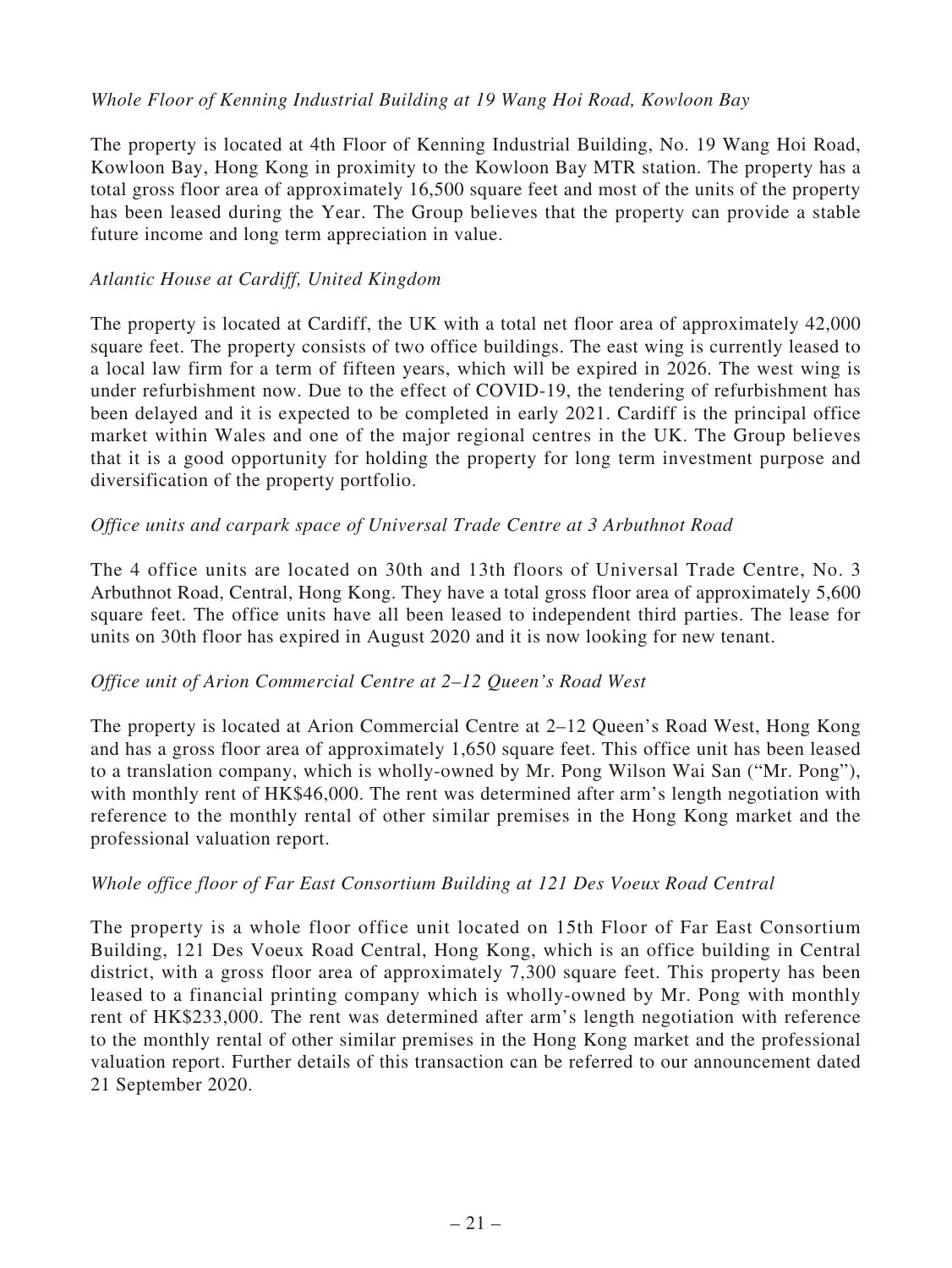#### *Roof of Block C of Sea View Estate, North Point*

This property is located at the front portion of the roof of Sea View Estate in North Point, which is facing the South of Victoria Harbour in Hong Kong Island. The Group believes that it can be converted into an eye-catching rooftop advertising signage of approximately 300 square meters. The Group has engaged an advertising agent in looking for appropriate potential tenant for the signage.

#### *Shops and signage at Lime Stardom Tai Kok Tsui*

Two retail shops and 2 signages were acquired by the Group for trading purpose. The shops are located at Lime Stardom, Tai Kok Tsui with outstanding features, such as curtain wall design and high ceiling. Hotels and shopping malls are within the proximity, together with the upcoming redevelopment and residential projects in the neighborhood. Tai Kok Tsui will definitely become one of the new focuses of the city with high growth potential. In view of this, those properties are acquired for short-term trading purpose. The shops have been leased to independent third parties with acceptable yield.

#### *Service Apartments in Hokkaido Japan*

Two serviced apartments in Niseko, Hokkaido, Japan, were acquired by the Group. One of the apartments is in Skye Niseko at Upper Hirafu Village, while the other is in Hanazono. Both of them are brand new serviced apartments with ski-in ski-out access to ski resorts and full range of hotel services. They are managed by premier asset managers with expertise and experience in effectively managing hospitality and tourism in Niseko. Both apartments are benefited by increasing inbound tourism in Japan and garnering Japan and international interest for Niseko's ski resort. The Group believes that it is a good opportunity for investing in Japan real estate for long term investment and diversification of the property portfolio.

Despite the effect of COVID-19, the Group is optimistic about the prospect of the commercial and industrial property market in Hong Kong, the UK and Japan in the long run. It considers that the properties represent a good investment opportunity and the Group will benefit from the long term appreciation of the property prices.

During the Year, the segment of property investment and trading business recorded a total rental income of approximately HK\$29,296,000 (2019: approximately HK\$30,859,000), including revenue of approximately HK\$27,149,000 (2019: approximately HK\$27,841,000) and rental income in other income of approximately HK\$2,147,000 (2019: approximately HK\$3,018,000). This segment is expected to provide a significant and steady income source to the Group.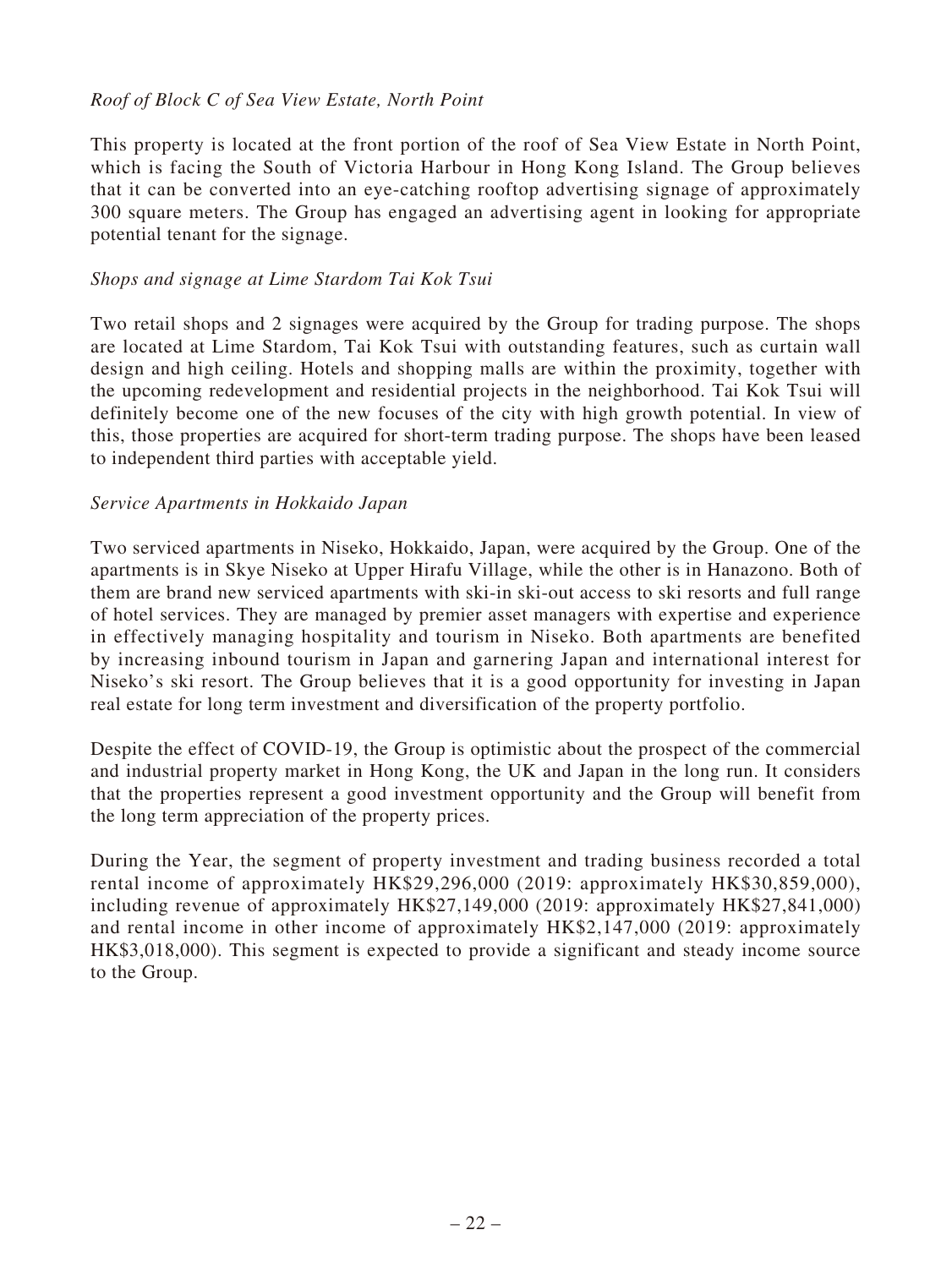## **Securities Investment and Trading**

The Group maintains a portfolio of equities, bonds and other investments products which generate steady income with potential of capital appreciation. The Group has taken into account of the following criteria when determining whether to take up an investment and trading opportunity: (i) potential for return on investment in terms of capital appreciation and dividend payment for the targeted holding period; (ii) risks exposure in comparison with the Group's risk tolerance level at the prevailing time; and (iii) diversification of the existing investment portfolio.

During the Year, the Group recorded a loss in fair value of debt instruments at FVTPL of approximately HK\$289,000 (2019: gain of approximately HK\$587,000).

The Group reported a segment profit of approximately HK\$608,000 (2019: approximately HK\$1,198,000) during the Year. The Group received interest income from those bond investments for this segment of approximately HK\$788,000 (2019: approximately HK\$449,000) during the Year. As at 30 June 2020, the carrying amount of the investments for this segment amounted to approximately HK\$11,482,000 (2019: approximately HK\$15,680,000). This value represents an investment portfolio comprising 4 bond investments.

## **Loan Financing**

During the Year, the Group recorded an interest income from the loan financing business amounting to approximately HK\$2,557,000 (2019: approximately HK\$538,000), representing approximately 8% (2019: 1%) of the total revenue of the Group. Profit derived from loan financing business was approximately HK\$2,234,000 (2019: approximately HK\$407,000) for the Year. The carrying amount of loans receivable as at 30 June 2020 was approximately HK\$27,300,000 (2019: approximately HK\$10,000,000).

## **PROSPECTS**

Looking forward, we expect the global economy to face more severe challenges. Due to heightened geopolitical risks worldwide, a slowdown in global economic growth and the COVID-19 pandemic, we expect Hong Kong's markets to suffer from dampened investor sentiment and the global economy to experience a significant shock.

In addition, the recent outbreak of COVID-19 has already severely affected Hong Kong's retail, tourism and catering industries, leading to an increase in the unemployment rate and heightened potential economic downside pressures. As such, Hong Kong is facing unprecedented challenges. It is expected that conditions in both the wider local economy and the property leasing market will remain weak and are unlikely to fully recover in the short term, placing the Group's future performance under greater pressure and uncertainty.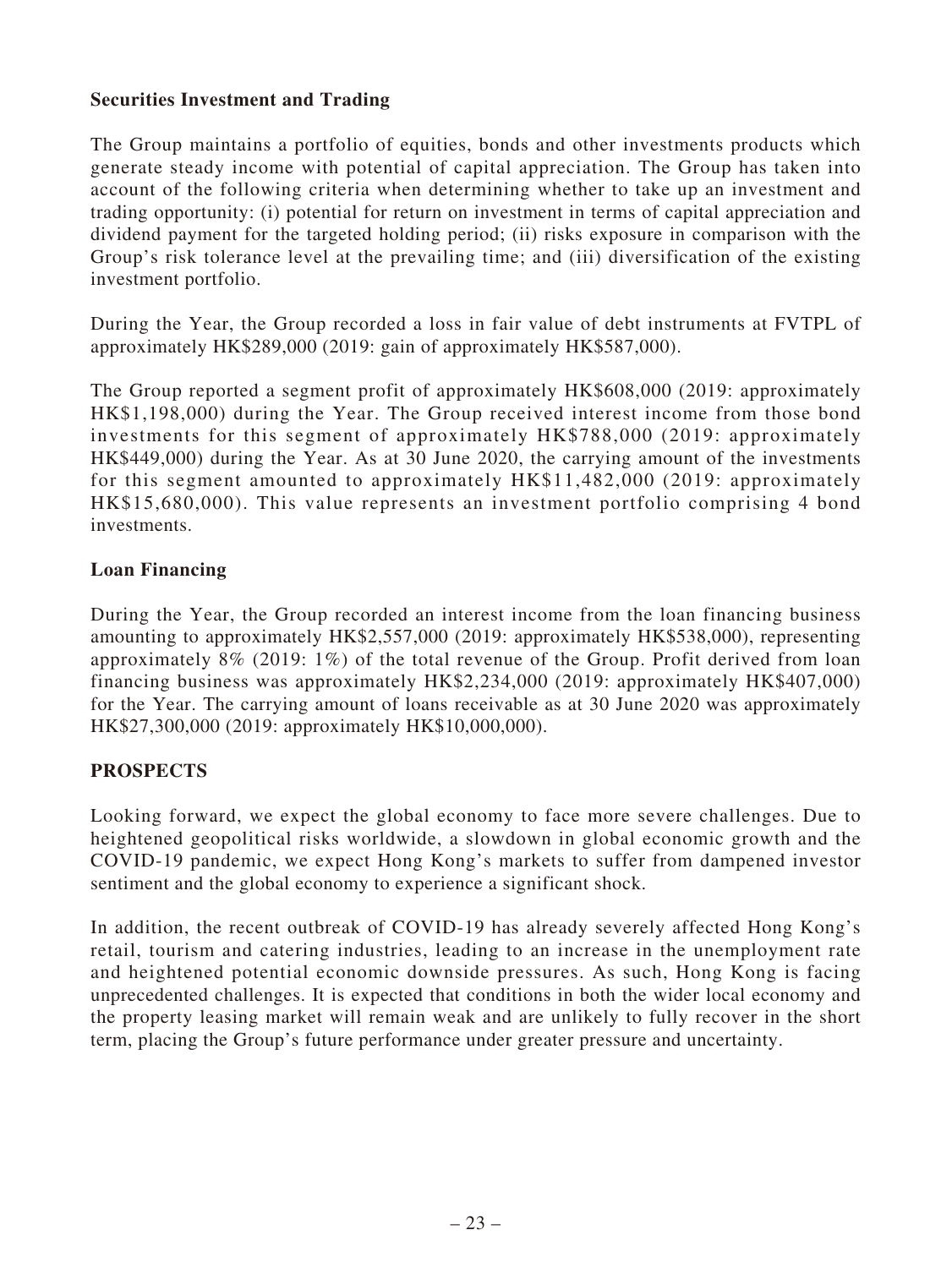Despite the uncertainties in Hong Kong and global economy, we expect the local economy to gradually stabilise once the epidemic ends and Hong Kong will remain relevant and vital in its own right and as part of China, given the mature and healthy nature of Hong Kong's investment environment combined with the potential opportunities for Hong Kong to capitalise on its competitive advantages in the Greater Bay Area. The Group maintains a cautiously optimistic view on the property market and we are confident that we will be able to tackle the diverse challenges ahead.

The Group will continue to adopt a prudent approach on acquiring and disposing properties. In addition, the Group will continue to look for potential investment properties and development projects for recurring income and capital appreciation, at the same time expanding its securities investment and trading business and loan financing business for the growth of its stable recurring income. These strategies are intended to enable the Group to maintain its competitiveness thereby ensuring the Group's sustainability and securing the Shareholders' benefits.

# **LIQUIDITY, FINANCIAL RESOURCES AND CAPITAL STRUCTURE**

As at 30 June 2020, the Group had net current assets of approximately HK\$284,455,000 (2019: approximately HK\$465,212,000) including cash and bank balances of approximately HK\$132,957,000 (2019: approximately HK\$314,412,000).

The gearing ratio was approximately 10% (2019: approximately 8%) as at 30 June 2020. The gearing ratio is derived by dividing the total of borrowings by total assets. The gearing ratio has increased for the Year when compared to 30 June 2019 due to borrowing of more foreign loans for oversea investments during the Year.

During the Year, the Group financed its operations with its own working capital and bank borrowings. As at 30 June 2020, the secured bank borrowing of the Group was approximately HK\$208,619,000 (2019: approximately HK\$173,345,000), in which approximately HK\$205,949,000 (2019: approximately HK\$126,137,000) are repayable within a period of not exceeding 5 years and approximately HK\$2,670,000 (2019: approximately HK\$47,208,000) are repayable beyond 5 years, and there was no other borrowing as at 30 June 2020 (2019: Nil).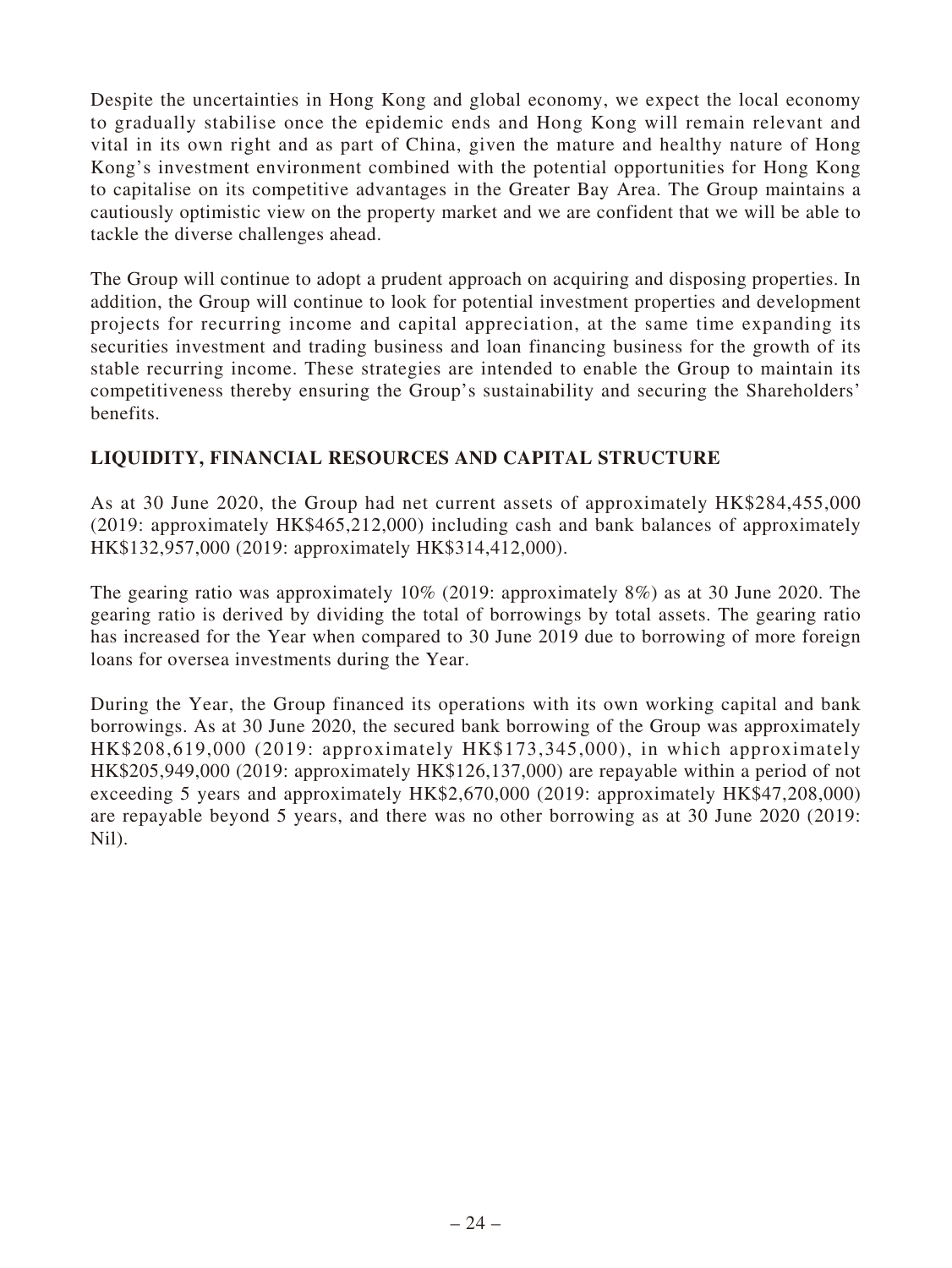## **SIGNIFICANT INVESTMENT HELD, MATERIAL ACQUISITIONS OR DISPOSALS OF SUBSIDIARIES AND AFFILIATED COMPANIES, AND FUTURE PLANS FOR MATERIAL INVESTMENTS OR CAPITAL ASSETS**

During the Year, those securities investments held by the Group are as follows:

|                                                                   | Cost as at<br>30 June<br>2020<br><b>HK\$'000</b> | Carrying<br>amount<br>as at<br>30 June<br>2020<br><b>HK\$'000</b> | Outstanding<br>commitment<br>as at<br>30 June<br>2020<br><b>HK\$'000</b> | Total of<br>carrying<br>amount and<br>commitment<br>as at<br>30 June<br>2020<br><b>HK\$'000</b> | Gain/(loss)<br>in fair value<br>during<br>the Year<br><b>HK\$'000</b> | Gain/(loss)<br>on disposal<br>during<br>the Year<br><b>HK\$'000</b> | Dividends/<br>interests<br>received<br>during<br>the Year<br><b>HK\$'000</b> |
|-------------------------------------------------------------------|--------------------------------------------------|-------------------------------------------------------------------|--------------------------------------------------------------------------|-------------------------------------------------------------------------------------------------|-----------------------------------------------------------------------|---------------------------------------------------------------------|------------------------------------------------------------------------------|
| NON-CURRENT<br>Equity instruments at fair value through           |                                                  |                                                                   |                                                                          |                                                                                                 |                                                                       |                                                                     |                                                                              |
| other comprehensive income                                        |                                                  |                                                                   |                                                                          |                                                                                                 |                                                                       |                                                                     |                                                                              |
| Listed in Hong Kong<br>Listed outside Hong Kong                   | 8,070<br>27,213                                  | 7,995<br>24,670                                                   |                                                                          | 7,995<br>24,670                                                                                 | (839)<br>(2,543)                                                      |                                                                     | 370                                                                          |
|                                                                   |                                                  |                                                                   |                                                                          |                                                                                                 |                                                                       |                                                                     |                                                                              |
|                                                                   | 35,283                                           | 32,665                                                            |                                                                          | 32,665                                                                                          | (3,382)                                                               |                                                                     | 370                                                                          |
| Financial instruments at fair value through<br>profit and loss    |                                                  |                                                                   |                                                                          |                                                                                                 |                                                                       |                                                                     |                                                                              |
| Unlisted outside Hong Kong                                        | 93,217                                           | 77,564                                                            | 17,270                                                                   | 94,834                                                                                          | (12, 583)                                                             |                                                                     |                                                                              |
| Unlisted in Hong Kong                                             | 68,000                                           | 38,197                                                            |                                                                          | 38,197                                                                                          | (29, 803)                                                             |                                                                     |                                                                              |
| Unlisted Investment Funds                                         | 193,915                                          | 212,798                                                           | 66,625                                                                   | 279,423                                                                                         | 8,744                                                                 |                                                                     | 419                                                                          |
|                                                                   | 355,132                                          | 328,559                                                           | 83,895                                                                   | 412,454                                                                                         | (33, 642)                                                             |                                                                     | 419                                                                          |
| Debt instruments at fair value through other                      |                                                  |                                                                   |                                                                          |                                                                                                 |                                                                       |                                                                     |                                                                              |
| comprehensive income                                              |                                                  |                                                                   |                                                                          |                                                                                                 |                                                                       |                                                                     |                                                                              |
| Listed in Hong Kong<br>Listed outside Hong Kong                   | 56,114<br>14,142                                 | 56,699<br>13,894                                                  |                                                                          | 56,699<br>13,894                                                                                | 632<br>70                                                             | (58)<br>(402)                                                       | 2,328<br>1,160                                                               |
|                                                                   |                                                  |                                                                   |                                                                          |                                                                                                 |                                                                       |                                                                     |                                                                              |
|                                                                   | 70,256                                           | 70,593                                                            |                                                                          | 70,593                                                                                          | 702                                                                   | (460)                                                               | 3,488                                                                        |
| Debt instruments at fair value through                            |                                                  |                                                                   |                                                                          |                                                                                                 |                                                                       |                                                                     |                                                                              |
| profit and loss<br>Unlisted outside Hong Kong                     | 21,358                                           | 19,370                                                            |                                                                          | 19,370                                                                                          | (1,988)                                                               |                                                                     |                                                                              |
| Debt instruments at amortised costs<br>Unlisted outside Hong Kong | 4,967                                            | 4,768                                                             |                                                                          | 4,768                                                                                           |                                                                       |                                                                     |                                                                              |
|                                                                   |                                                  |                                                                   |                                                                          |                                                                                                 |                                                                       |                                                                     |                                                                              |
|                                                                   | 486,996                                          | 455,955                                                           | 83,895                                                                   | 539,850                                                                                         | (38,310)                                                              | (460)                                                               | 4,277                                                                        |
| <b>CURRENT</b><br>Debt instruments at fair value through          |                                                  |                                                                   |                                                                          |                                                                                                 |                                                                       |                                                                     |                                                                              |
| profit and loss<br>Listed in Hong Kong                            | 3,695                                            | 3,878                                                             |                                                                          | 3,878                                                                                           | (59)                                                                  | 115                                                                 | 316                                                                          |
| Listed outside Hong Kong                                          | 7,489                                            | 7,604                                                             | $\overline{a}$                                                           | 7,604                                                                                           | (231)                                                                 | $\overline{a}$                                                      | 471                                                                          |
|                                                                   | 11,184                                           | 11,482                                                            | -                                                                        | 11,482                                                                                          | (290)                                                                 | 115                                                                 | 787                                                                          |
| Total                                                             | 498,180                                          | 467,437                                                           | 83,895                                                                   | 551,332                                                                                         | (38,600)                                                              | (345)                                                               | 5,064                                                                        |
|                                                                   |                                                  |                                                                   |                                                                          |                                                                                                 |                                                                       |                                                                     |                                                                              |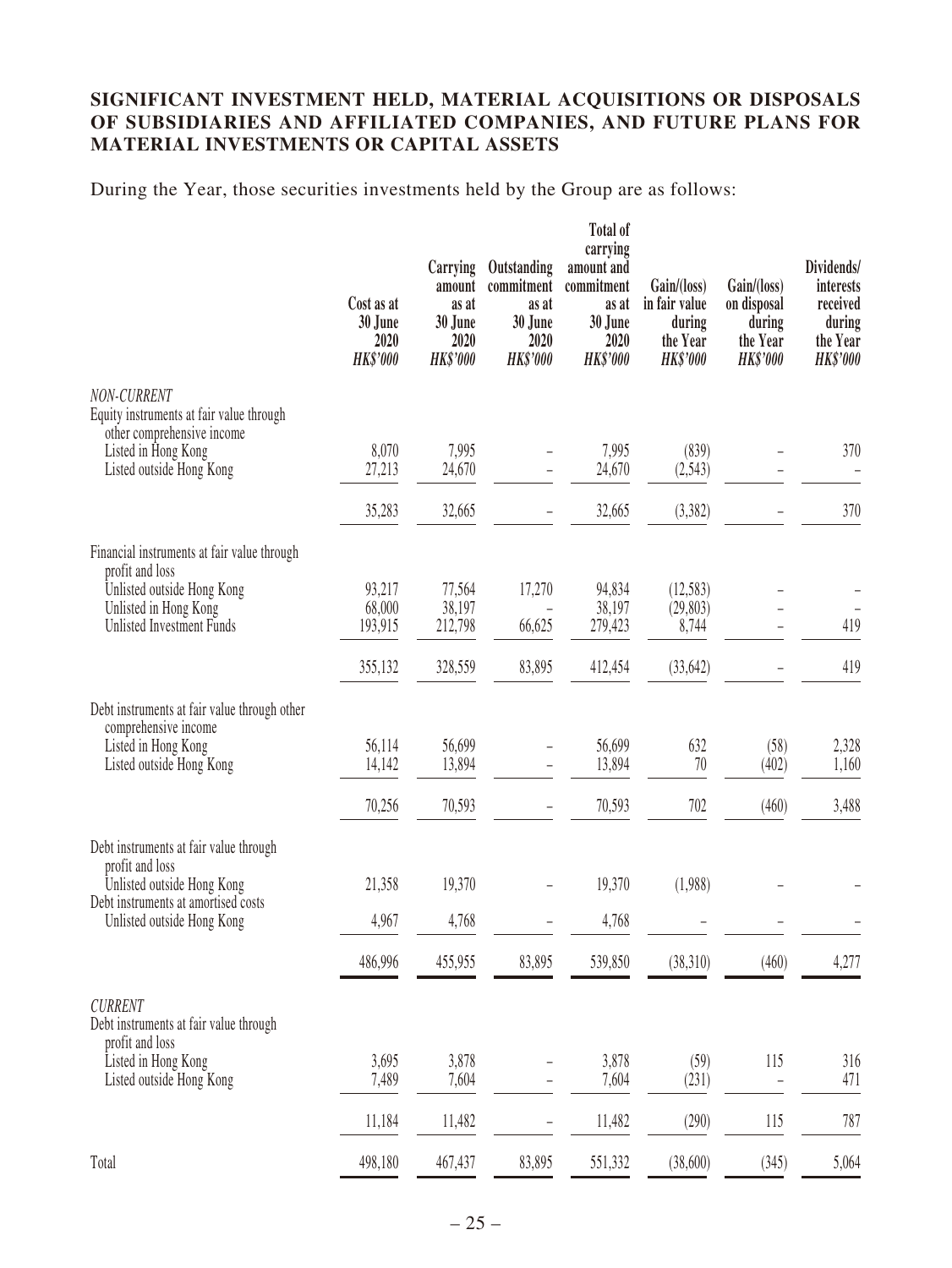The total size of carrying amount and outstanding commitment for each of those investments as at 30 June 2020 represents approximately 0.001% to 1.84% of the total assets of the Group as at 30 June 2020. The Group maintains a portfolio of equities, bonds and other investments products which generate steady income with potential of capital appreciation. The Group has taken into account of the following criteria when determining whether to take up an investment and trading opportunity: (i) potential for return on investment in terms of capital appreciation and dividend payment for the targeted holding period; (ii) risks exposure in comparison with the Group's risk tolerance level at the prevailing time; and (iii) diversification of the existing investment portfolio.

Save for those disclosed above and in this announcement, there were no significant investment held, material acquisitions or disposals of subsidiaries and affiliated companies during the Year and there is no plan for material investments or capital assets as at the date of this announcement.

## **PLEDGE OF ASSETS**

As at 30 June 2020, the leasehold properties and certain investment properties with carrying amount of approximately HK\$82,344,000 (2019: approximately HK\$84,096,000) and approximately HK\$505,001,000 (2019: approximately HK\$548,654,000) respectively and bank deposits of approximately HK\$225,286,000 (2019: approximately HK\$126,729,000) were pledged to secure bank borrowings for the Group.

## **CONTINGENT LIABILITIES**

As at 30 June 2020, the Company has no guarantees (2019: Nil).

# **LEASE AND CONTRACTED COMMITMENTS**

#### **As lessor**

At 30 June 2020, the Group had future aggregate minimum lease receipts under noncancellable operating leases as follows:

|                                                 | 2020<br><b>HK\$'000</b> | 2019<br>HK\$'000 |
|-------------------------------------------------|-------------------------|------------------|
| Within one year<br>In the second to fifth years | 23,305<br>19,535        | 23,986<br>20,372 |
|                                                 | 42,840                  | 44,358           |

The Group leases its properties under operating lease arrangements which run for an initial period of one to ten years (2019: one to fifteen years), with an option to renew the lease terms at the expiry date or at dates as mutually agreed between the Group and the respective tenants. None of the leases includes contingent rentals.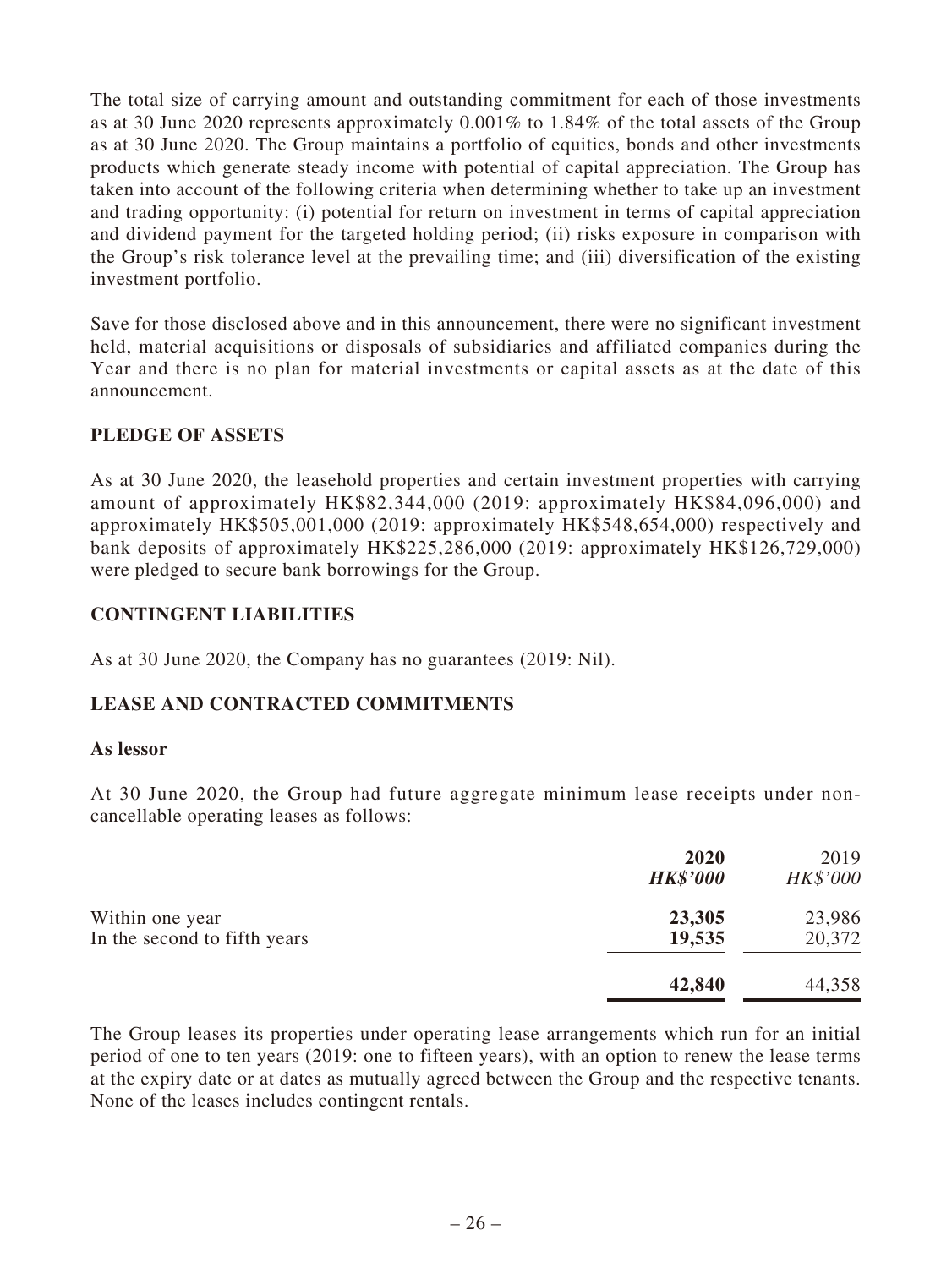# **CAPITAL COMMITMENTS**

|                                  | 2020            | 2019     |
|----------------------------------|-----------------|----------|
|                                  | <b>HK\$'000</b> | HK\$'000 |
| Contracted but not provided for: |                 |          |
| Financial instruments at FVTPL   | 83,895          | 133,503  |
| Properties under development     | 11,163          |          |
| Equity instruments               |                 | 47,600   |
| Investment properties            |                 | 13,631   |
|                                  | 95,058          | 194,734  |

#### **FOREIGN EXCHANGE EXPOSURE**

The Group's income and expenditure during the Year were denominated in United States dollars ("US\$"), British Pound ("GBP"), Euro ("EUR"), Japanese Yen ("JPY"), and HK dollars ("HK\$"), and most of the assets and liabilities as at 30 June 2020 were denominated in US\$, GBP, EUR, JPY and HK\$. Accordingly, the Board is of the view that, to a certain extent, the Group is exposed to foreign currency exchange risk. For the US\$ foreign exchange exposure, the Board believes the exposure is small as the exchange rate of US\$ to HK\$ is comparatively stable. However, the Group is exposed to GBP, EUR and JPY foreign exchange exposure and fluctuation of exchange rates of GBP, EUR and JPY against HK\$ could affect the Group's results of operations. During the Year, foreign currency banking facilities for GBP, EUR and JPY were arranged for acquisition of properties and investments in these currencies to hedge for foreign exchange exposure.

#### **TREASURY POLICIES**

The Group adopts a conservative approach towards its treasury policies. The Group strives to reduce exposure to credit risk by performing ongoing credit evaluations of the financial conditions of its customers. To manage liquidity risk, the Board closely monitors the Group's liquidity position to ensure that the liquidity structure of the Group's assets, liabilities and commitments can meet its funding requirements.

#### **SEGMENT INFORMATION**

The analysis of the principal activities and geographical locations of the operations of the Group are set out in note 3 to the financial statements.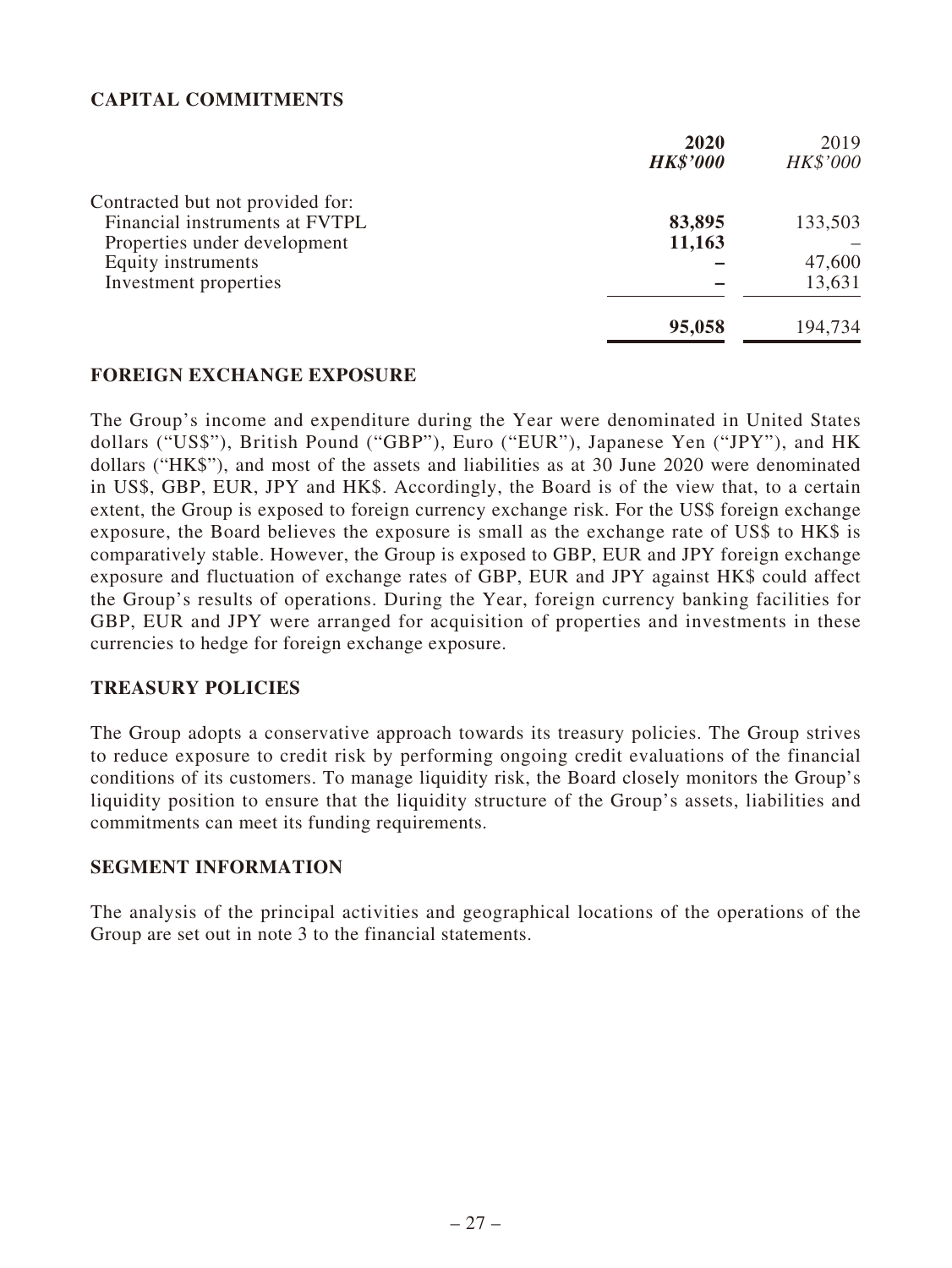# **EMPLOYEES AND REMUNERATION POLICIES**

As at 30 June 2020, the Group had 13 (2019: 13) employees, including the Directors. Total staff costs (including Directors' emoluments) were approximately HK\$12,405,000 for the Year as compared to approximately HK\$15,090,000 in last year. Remuneration is determined with reference to market terms and the performance, qualification and experience of individual employee. Year-end bonus based on individual performance will be paid to employees as recognition of and reward for their contributions. Other benefits include contributions to statutory mandatory provident fund scheme to its employees in Hong Kong and share option scheme.

## **DIVIDEND**

The Board does not recommend the payment of a final dividend for the Year (2019: Nil).

## **CLOSURE OF REGISTER OF MEMBERS**

The register of members of the Company will be closed from Tuesday, 24 November 2020 to Friday, 27 November 2020, both days inclusive, during which period no transfer of Shares will be registered. In order to attend the forthcoming annual general meeting of the Company, all transfer of Shares, accompanied by the relevant share certificates and transfer forms, must be lodged with the Company's branch share registrars in Hong Kong, Tricor Tengis Limited at Level 54, Hopewell Centre, 183 Queen's Road East, Hong Kong for registration not later than 4:30 p.m. on Monday, 23 November 2020.

## **CORPORATE GOVERNANCE PRACTICES**

The Company has adopted the code provisions set out in the Corporate Governance Code and Corporate Governance Report to the Appendix 14 (the "CG Code") to the Listing Rules. The Company has complied with all CG Code during the Year.

## **CODE OF CONDUCT REGARDING SECURITIES TRANSACTIONS BY DIRECTORS**

The Company has adopted a code of conduct regarding securities transactions by Directors on terms no less exacting than the required standard of dealings set out in the Model Code for Securities Transactions by Directors of Listed Issuers (the "Model Code") as set out in the Appendix 10 to the Listing Rules. Having made specific enquiry of all Directors, the Company was not aware of any non-compliance with such required standard of dealings and its code of conduct regarding securities transactions by Directors throughout the Year.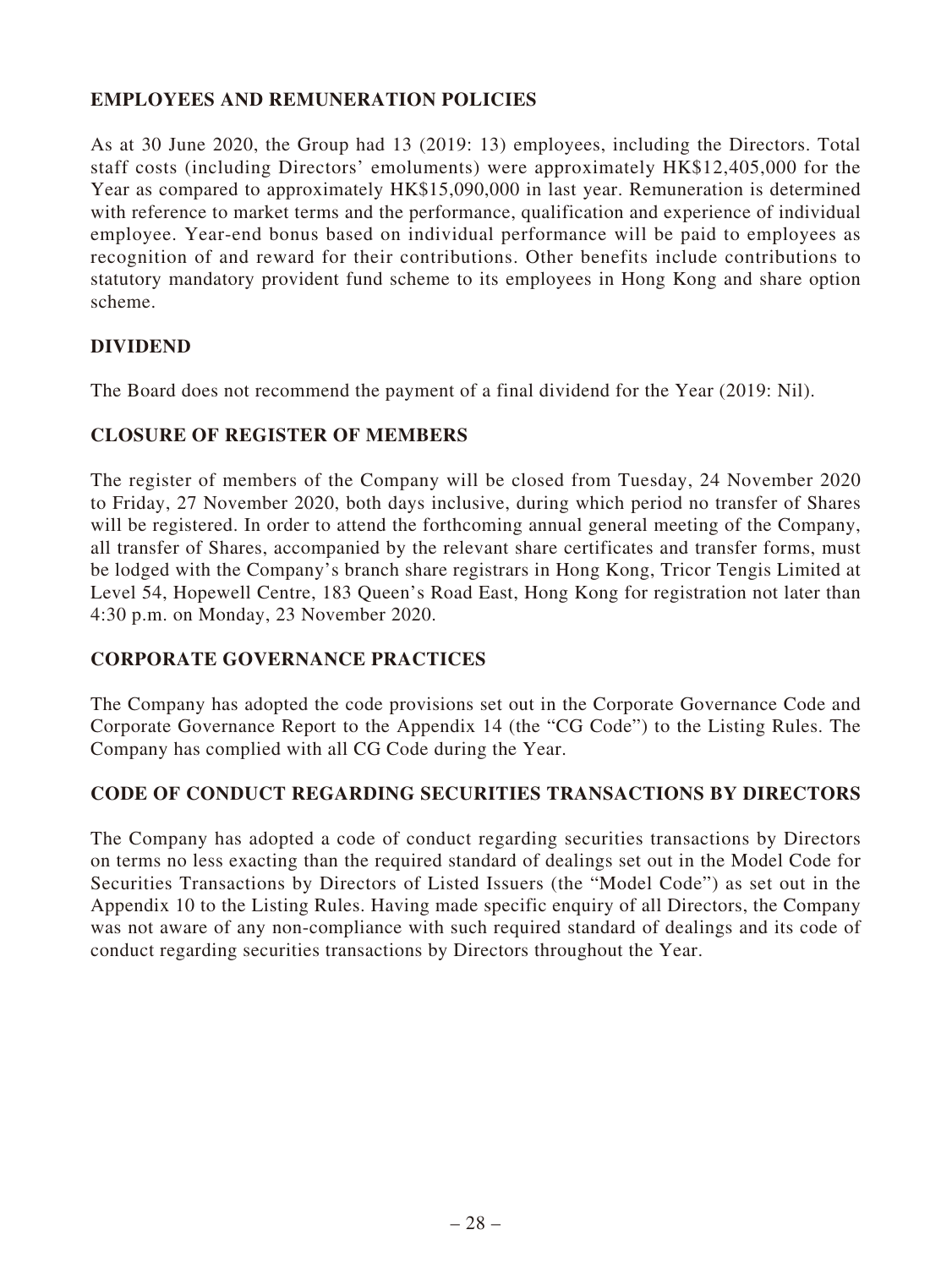## **REMUNERATION COMMITTEE**

According to the Listing Rules, the Company has to set up a remuneration committee comprising a majority of independent non-executive Directors. The remuneration committee of the Company (the "Remuneration Committee") was established on 23 March 2007 with the latest written terms of reference adopted on 30 March 2012. As at the date of this announcement, the Remuneration Committee consists of four members, of which Mr. Pong is executive director and the other three are independent non-executive Directors, namely Mr. Koo Fook Sun Louis ("Mr. Koo"), Mr. Lung Hung Cheuk ("Mr. Lung") and Ms. Yeung Wing Yan Wendy ("Ms. Yeung"), which schedules to meet at least once a year. The chairman of the Remuneration Committee is Mr. Lung and the quorum necessary for the transaction of business is two.

The latest terms of reference of the Remuneration Committee are posted on the websites of the Stock Exchange and the Company.

The roles and functions of the Remuneration Committee include to make recommendation to the Board on the remuneration packages of individual executive Directors, which include benefits in kind, pension rights and compensation payments, including any compensation payable for loss or termination of their office or appointment, and make recommendations to the Board on the remuneration of non-executive Directors.

The Remuneration Committee held 2 meetings during the Year to review the remuneration packages of all the Directors and senior management of the Company.

## **NOMINATION COMMITTEE**

According to code provision A.5 of the CG Code, the Company has to set up a nomination committee comprising a majority of independent non-executive Directors. The nomination committee of the Company (the "Nomination Committee") was established on 12 November 2007 with the latest written terms of reference adopted on 30 March 2012. As at the date of this announcement, the Nomination Committee consists of four members, of which Mr. Pong is executive director and the other three are independent non-executive Directors, namely Mr. Koo, Mr. Lung and Ms. Yeung, which schedules to meet at least once a year. The chairwoman of the Nomination Committee is Ms. Yeung and the quorum necessary for the transaction of business is two.

The latest terms of reference of the Nomination Committee are posted on the websites of both the Stock Exchange and the Company.

The roles and functions of the Nomination Committee include nomination of the potential candidates for directorship, reviewing the nomination of the Directors, making recommendations to the Board for ensuring that all nominations are fair and transparent, reviewing and monitoring the implementation of the policy of diversity of the Board (the "Board Diversity Policy").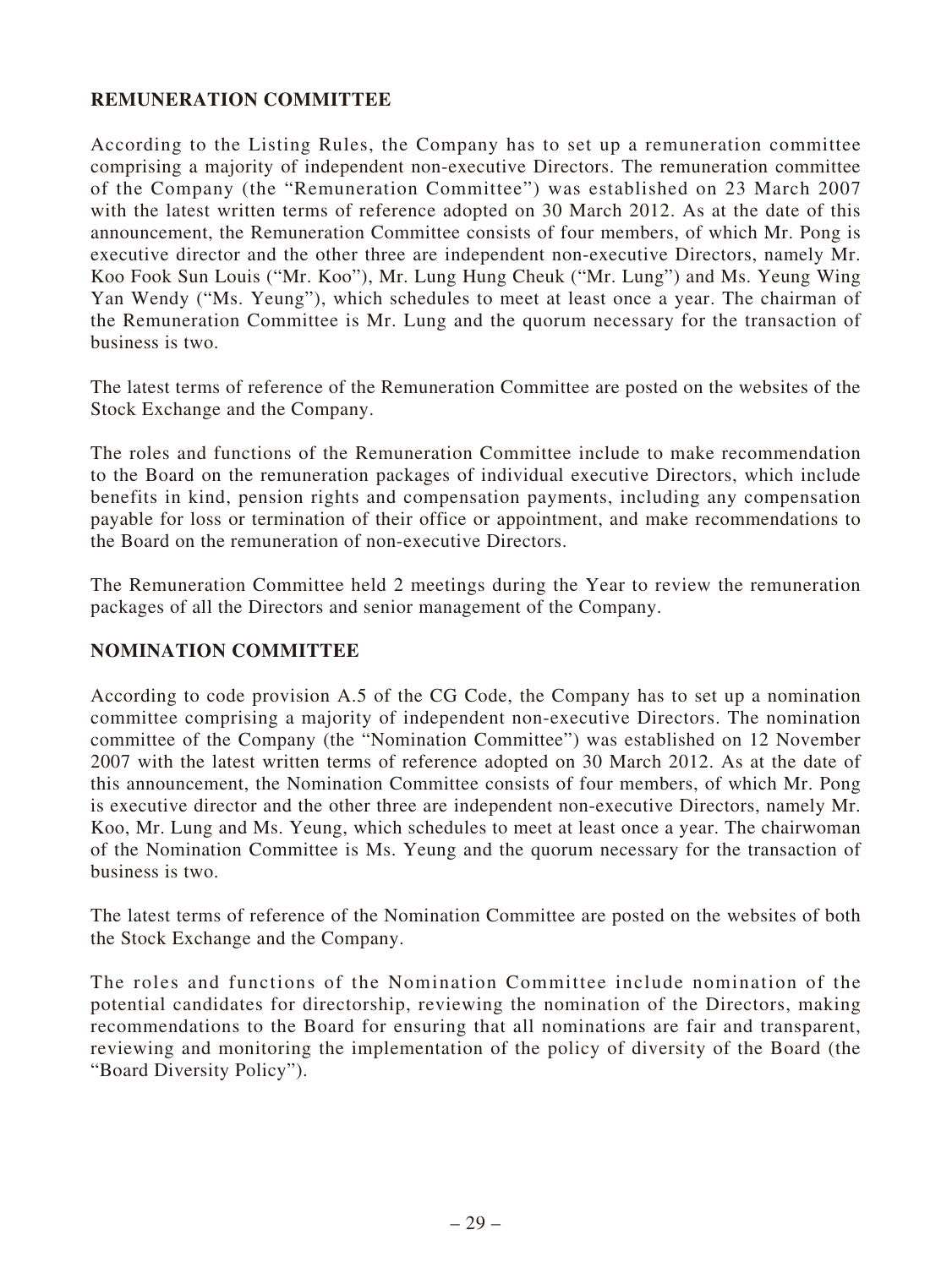The Nomination Committee formulated the Board Diversity Policy. The Company recognises and embraces the benefits of having a diverse Board to enhance the quality of its performance. In designing the Board's composition, the Nomination Committee will consider a number of aspects, including but not limited to gender, age, cultural and educational background, ethnicity, professional experience, skills, knowledge and length of service.

For the purpose of implementation of the Board Diversity Policy, the following measurable objectives were adopted:

- (A) at least one-third of the members of the Board shall be independent non-executive directors;
- (B) at least three of the members of the Board shall be independent non-executive Directors; and
- (C) at least one of the members of the Board shall have obtained accounting or other professional qualifications.

The Board has achieved the measurable objectives under Board Diversity Policy for the Year.

All Board appointments will be based on meritocracy, and candidates will be considered against objective criteria, having due regard for the benefits of diversity on the Board. The ultimate decision will be based on merit and contribution that the selected candidates will bring to the Board.

The Nomination Committee will review the Board Diversity Policy, as appropriate, to ensure its effectiveness and discuss any revisions that may be required, and recommend any such revisions to the Board for consideration and approval.

The Nomination Committee also monitors the implementation of the Board Diversity Policy and reports to the Board on the achievement of the measurable objectives for achieving diversity under the Board Diversity Policy.

The Nomination Committee held 2 meetings during the Year to review the structure, size and composition of the Board, assess the independence of independent non-executive Directors, make recommendations to the Board relating to the renewal services of non-executive Director and independent non-executive Directors and to review the Board Diversity Policy.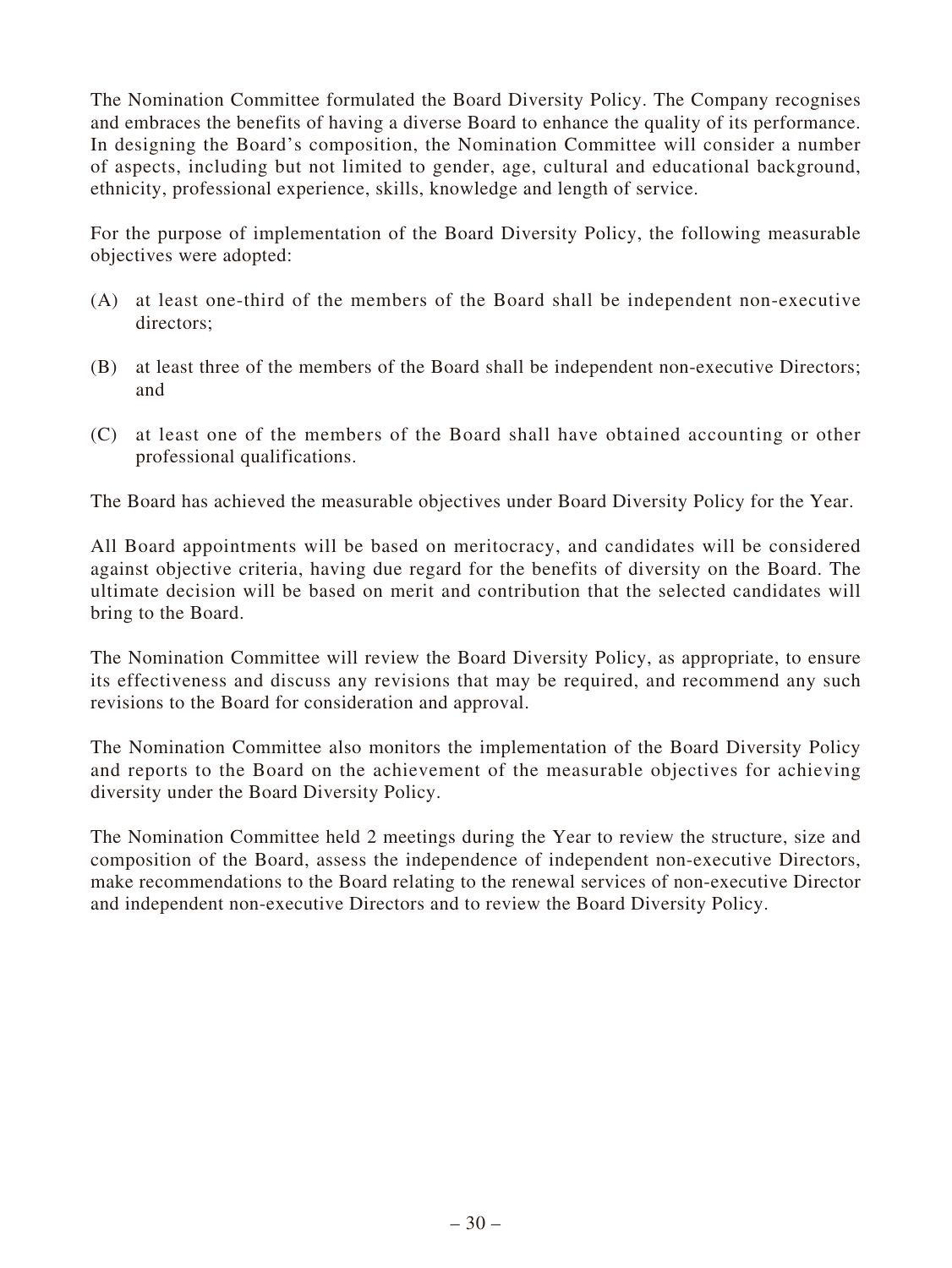# **AUDIT COMMITTEE**

According to the Listing Rules, the Company has to establish an audit committee comprising at least three members who must be non-executive directors only, and the majority thereof must be independent non-executive directors, at least one of whom must have appropriate professional qualifications, or accounting or related financial management expertise. The audit committee of the Company (the "Audit Committee") was established on 2 May 2002 with the latest written terms of reference effective on 1 January 2019. During the Year, the Audit Committee was chaired by Mr. Koo and as at the date of this announcement, all Audit Committee members are independent non-executive Directors, namely Mr. Koo, Mr. Lung and Ms. Yeung.

The latest terms of reference of the Audit Committee are available on the websites of the Stock Exchange and the Company.

The primary duties of the Audit Committee are to review and supervise the financial control, risk management and internal control systems of the Group and provide advice and comment on the Company's draft annual reports and accounts, half-year reports and, if prepared for publication, quarterly reports to Directors.

The Audit Committee held 5 meetings during the Year and had reviewed the audited consolidated financial statements for the year ended 30 June 2019 and the unaudited consolidated financial statements for the three months ended 30 September 2019, six months ended 31 December 2019 and nine months ended 31 March 2020 respectively, with the recommendations to the Board for approval; and to review the accounting principles and policies adopted by the Group and its financial reporting functions and risk management and internal control systems. During the Year, the Audit Committee met the Company's auditor three times.

The Group's unaudited consolidated quarterly, interim results and audited consolidated annual results for the Year have been reviewed by the Audit Committee, which was of the opinion that the preparation of such results complied with the applicable accounting standards and requirements and that adequate disclosures have been made. The Audit Committee has also reviewed the audited consolidated financial statements for the Year.